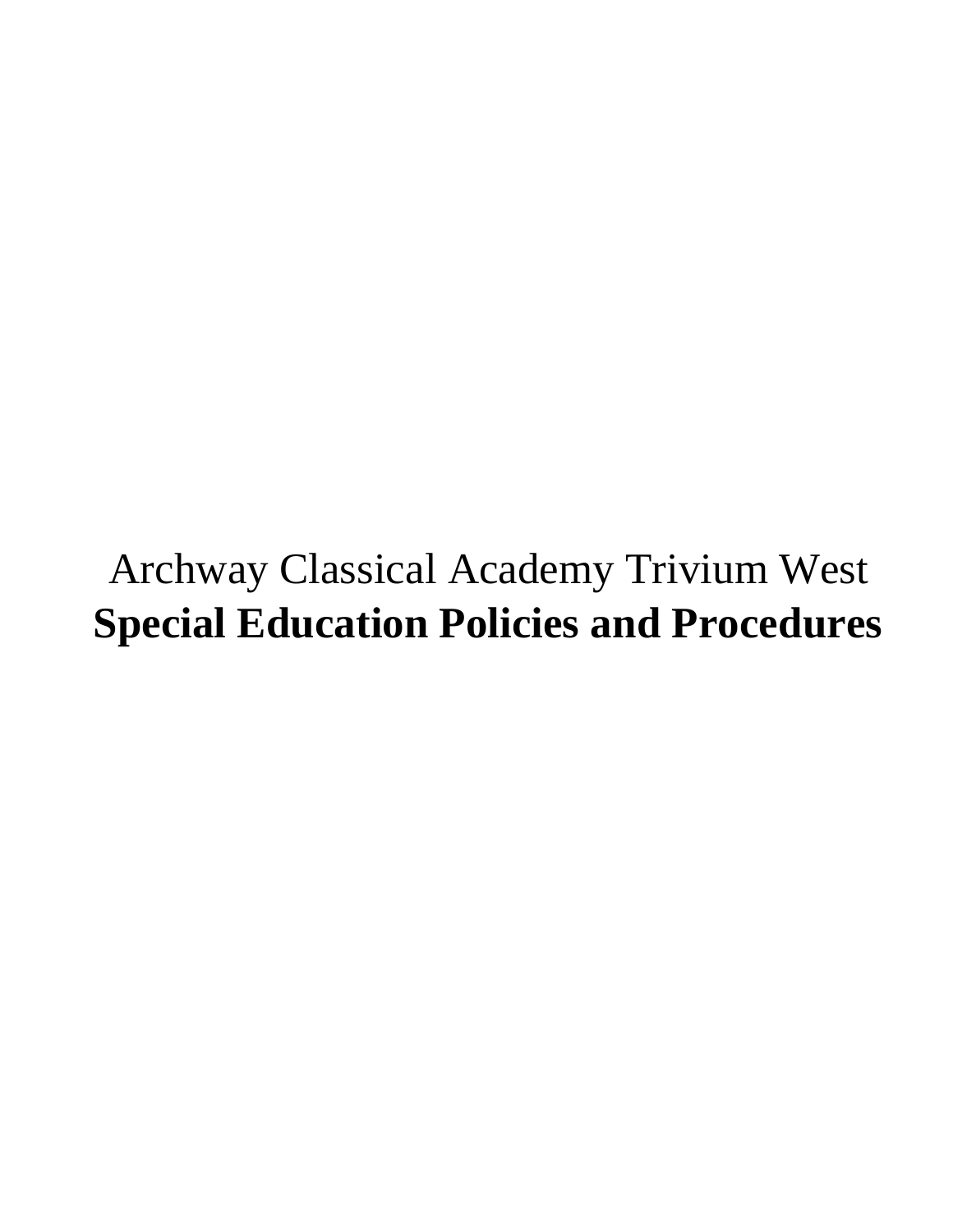| Contents                                                                                         |  |
|--------------------------------------------------------------------------------------------------|--|
|                                                                                                  |  |
|                                                                                                  |  |
|                                                                                                  |  |
|                                                                                                  |  |
|                                                                                                  |  |
|                                                                                                  |  |
|                                                                                                  |  |
|                                                                                                  |  |
|                                                                                                  |  |
|                                                                                                  |  |
|                                                                                                  |  |
|                                                                                                  |  |
|                                                                                                  |  |
|                                                                                                  |  |
|                                                                                                  |  |
|                                                                                                  |  |
|                                                                                                  |  |
|                                                                                                  |  |
|                                                                                                  |  |
|                                                                                                  |  |
|                                                                                                  |  |
|                                                                                                  |  |
|                                                                                                  |  |
|                                                                                                  |  |
|                                                                                                  |  |
| ARS 15-764.A(5) Powers of the School District Governing Board or County School Superintendent 14 |  |
| ARS 15-764.B Powers of the School District Governing Board or County School Superintendent  14   |  |
|                                                                                                  |  |
|                                                                                                  |  |
|                                                                                                  |  |
|                                                                                                  |  |
|                                                                                                  |  |

§300.113 Routine Checking of Hearing Aids and External Components of Surgically Implanted Medical Devices ..... 15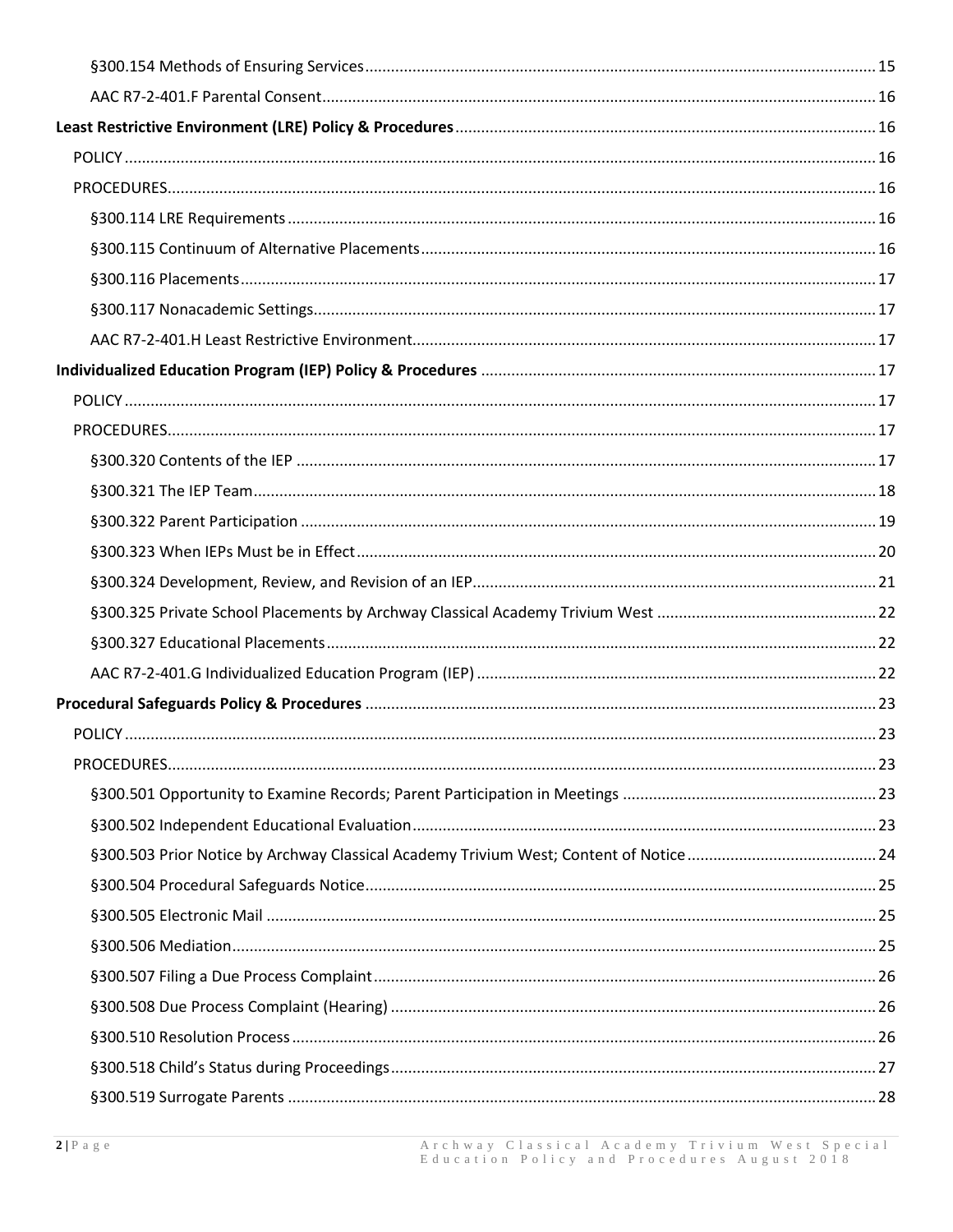| §300.534 Protections for Children Not Determined Eligible for Special Education and Related Services 30 |  |
|---------------------------------------------------------------------------------------------------------|--|
|                                                                                                         |  |
|                                                                                                         |  |
|                                                                                                         |  |
|                                                                                                         |  |
|                                                                                                         |  |
|                                                                                                         |  |
|                                                                                                         |  |
|                                                                                                         |  |
|                                                                                                         |  |
|                                                                                                         |  |
|                                                                                                         |  |
|                                                                                                         |  |
|                                                                                                         |  |
|                                                                                                         |  |
|                                                                                                         |  |
|                                                                                                         |  |
|                                                                                                         |  |
|                                                                                                         |  |
|                                                                                                         |  |
|                                                                                                         |  |
|                                                                                                         |  |
|                                                                                                         |  |
|                                                                                                         |  |
|                                                                                                         |  |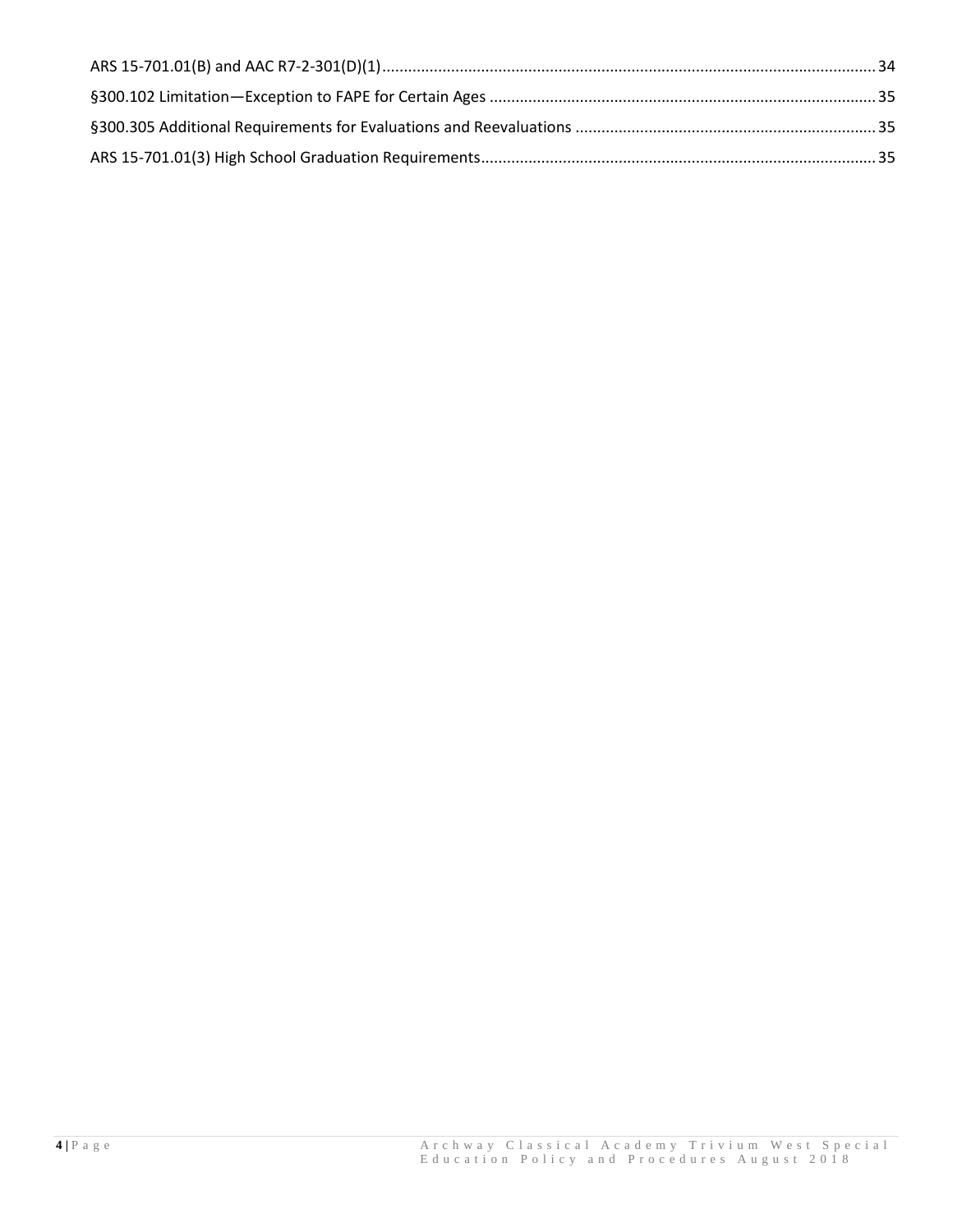# <span id="page-5-1"></span><span id="page-5-0"></span>**Child Find Policy & Procedures**

#### **POLICY**

Archway Classical Academy Trivium West will ensure that all children with disabilities within the boundaries of the public education agency, including children with disabilities who are homeless or wards of the State, and children with disabilities attending private schools or home schools, regardless of the severity of their disability, and who are in need of special education and related services are identified, located, and evaluated.

#### **PROCEDURES**

#### <span id="page-5-3"></span><span id="page-5-2"></span>Individuals with Disabilities Education Act (IDEA '04) 34 CFR §300.111 Child Find

**Unified School Districts, Elementary School Districts,** and **Union High School Districts** will identify, locate, and evaluate all children with disabilities within **their geographic boundaries** who are in need of special education and related services.

This must include:

Children who are homeless;

Children who are highly mobile, including migrant children;

Children who are wards of the state; and,

Children who are attending private schools or home schools.

**Charter Schools** will identify, locate, and evaluate all children with disabilities within the population they serve who are in need of special education and related services.

Child find must also include children who are suspected of being children with a disability and are in need of special education, even though:

They are advancing from grade to grade or

They are highly mobile children, including those who are migrant children.

Archway Classical Academy Trivium West will maintain a record of children who are receiving special education and related services.

#### <span id="page-5-4"></span>AAC R7-2-401.C Public Awareness

- 1) Archway Classical Academy Trivium West shall inform the general public and all parents within the its boundaries of responsibility of the availability of special education services for students aged 3 through 21 years and how to access those services. This includes information regarding early intervention services for children aged birth through 2 years.
- 2) School districts are responsible for public awareness in private schools located within their boundaries of responsibility.

#### <span id="page-5-5"></span>AAC R7-2-401.D Child Identification and Referral

- 1) Archway Classical Academy Trivium West shall establish, implement, and make available (either in writing or electronically) to its school-based personnel and all parents within its boundaries of responsibility, written procedures for the identification and referral of all children with disabilities aged birth through 21, including children with disabilities attending private schools and home schools, regardless of the severity of their disability.
- 2) Archway Classical Academy Trivium West shall require appropriate school-based personnel to review the written procedures related to child identification and referral on an annual basis. Archway Classical Academy Trivium West shall maintain documentation of school-based personnel review.
- 3) Procedures for child identification and referral shall meet the requirements of the IDEA and its regulations, A.R.S. Title 15, Chapter 7, and the State Board of Education rules R7-2-401.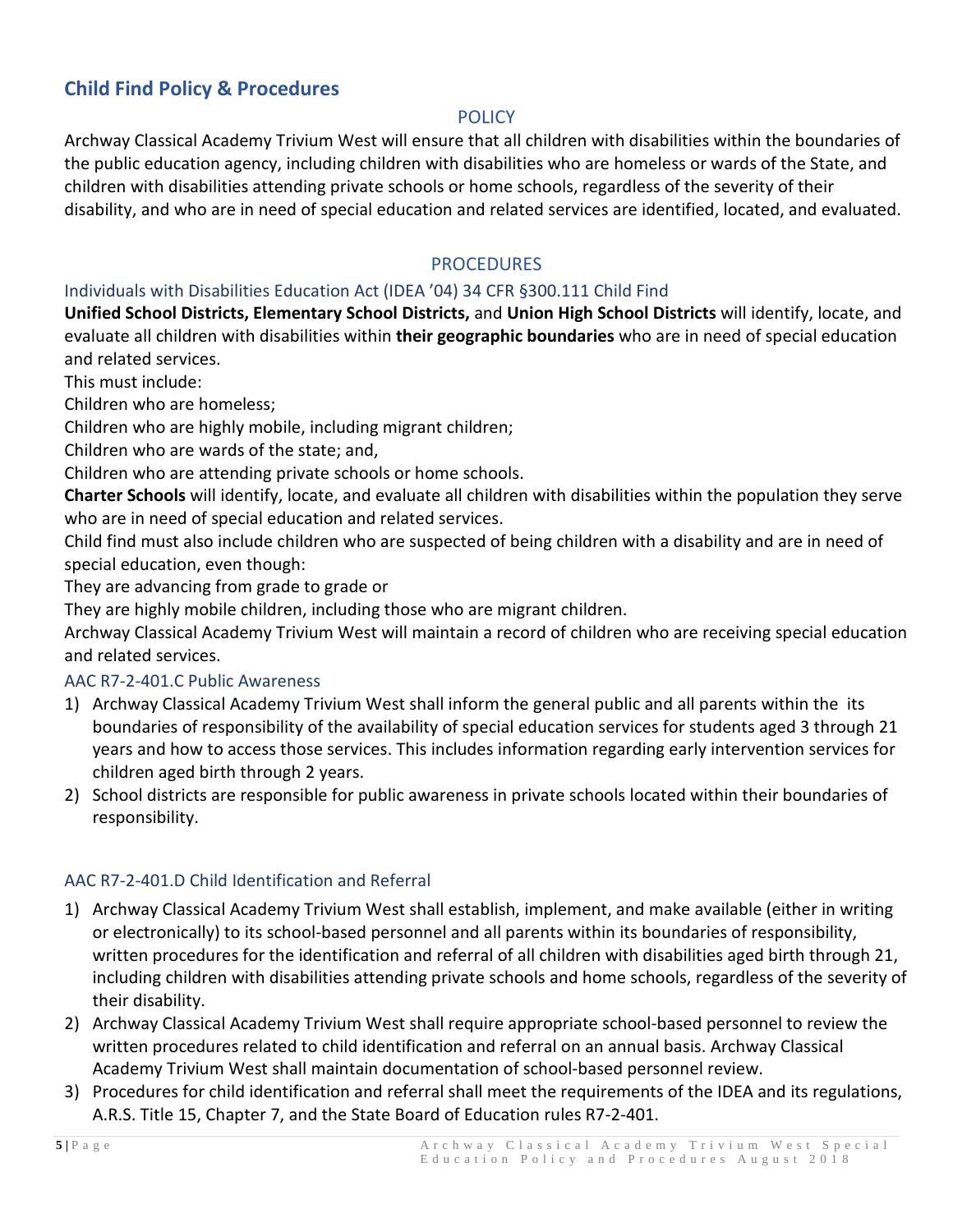- 4) The public education agency is responsible for child identification activities in the school district in which the parents reside unless:
	- a) The student is enrolled in a charter school or another public education agency that is not a school district. In that event, the charter school or other public education agency is responsible for child identification activities;
	- b) The student is enrolled in a nonprofit private school. In that event, the school district within whose boundaries the private school is located is responsible for child identification activities.
- 5) Identification (screening for possible disabilities) shall be completed within 45 calendar days after:
	- a) Entry of each preschool or kindergarten student and any student enrolling without appropriate records of screening, evaluation, and progress in school; or
	- b) Notification to Archway Classical Academy Trivium West by parents of concerns regarding developmental or educational progress by their child (aged 3 years through 21 years).
- 6) Screening procedures shall include vision and hearing status and consideration of the following areas: cognitive or academic; communication; motor; social or behavioral; and adaptive development. Screening does not include detailed individualized comprehensive evaluation procedures.
- 7) For a student transferring in to the school, Archway Classical Academy Trivium West shall review enrollment data and educational performance in the prior school. If there is a history of special education for a student not currently eligible for special education, or of poor progress, the name of the student shall be submitted to the administrator for consideration of the need for a referral for a full and individual evaluation or other services.
- 8) If a concern about a student is identified through screening procedures or through a review of records, Archway Classical Academy Trivium West shall notify the parents of the student of the concern within 10 school days and inform them of Archway Classical Academy Trivium West's procedures to follow up on the student's needs.
- 9) Archway Classical Academy Trivium West shall maintain documentation of the identification procedures used, the dates of entry into school or the notification by parents made pursuant to subsection (D)(5), and the dates of screening. The results shall be maintained in the student's permanent records in a location designated by the administrator. In the case of a student not enrolled, the results shall be maintained in a location designated by the administrator.
- 10) If the identification process indicates a possible disability, the name of the student shall be submitted to the administrator for consideration of the need for a referral for a full and individual evaluation or other services. A parent or a student who has reached the age of majority may request an evaluation of the student. For parentally placed private school students, the school district within whose boundaries the nonprofit private school is located is responsible for such evaluation.
- 11) If, after consultation with the parent, Archway Classical Academy Trivium West determines that a full and individual evaluation is not warranted, Archway Classical Academy Trivium West shall provide prior written notice and procedural safeguards notice to the parent in a timely manner.

# <span id="page-6-1"></span><span id="page-6-0"></span>**Evaluation Policy & Procedures**

# POLICY

A full and individual initial evaluation will be conducted by Archway Classical Academy Trivium West before the initial provision of special education and related services to a child with a disability in accordance with 34 CFR §§300.300–300.311 of the IDEA regulations. A reevaluation of each child with a disability will be conducted by Archway Classical Academy Trivium West in accordance with §§300.300–300.311 of the IDEA regulations.

# <span id="page-6-2"></span>PROCEDURES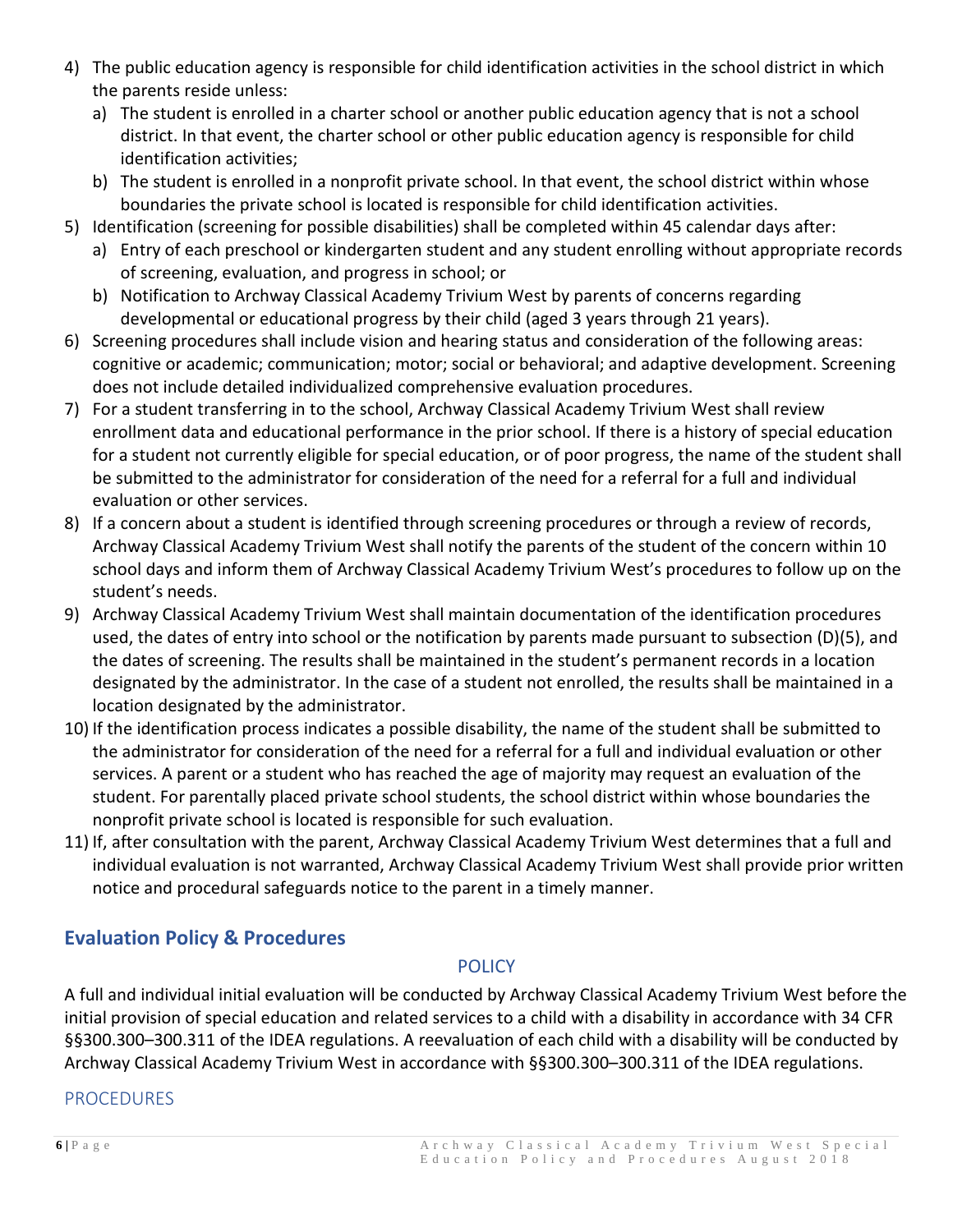#### <span id="page-7-0"></span>§300.300 Parental Consent

- 1) When Archway Classical Academy Trivium West is proposing to conduct an initial evaluation to determine if a child qualifies as a child with a disability, and after reviewing existing data with the parents and providing prior written notice, will obtain informed consent from the parent of the child before collecting any additional data.
	- a) Parental consent for initial evaluation must not be construed as consent for initial provision of special education and related services.
	- b) Archway Classical Academy Trivium West must make reasonable efforts to obtain the informed consent from the parent for an initial evaluation.
- 2) For initial evaluations only, if the child is a ward of the state and is not residing with the child's parent, Archway Classical Academy Trivium West is not required to obtain consent from the parent if:
	- a) Despite reasonable efforts to do so, Archway Classical Academy Trivium West cannot discover the whereabouts of the parents of the child;
	- b) The rights of the parents of the child have been terminated by the court;
	- c) The rights of the parent to make educational decisions have been subrogated by a judge and consent for an initial evaluation has been given by an individual appointed by the judge to represent the child.
- 3) Archway Classical Academy Trivium West may, but is not required to, seek informed consent through due process procedures if the parent of a child who is enrolled or seeking to enroll in Archway Classical Academy Trivium West refuses consent for an initial evaluation.
- 4) Archway Classical Academy Trivium West must obtain informed consent from the parent of the child before the initial provision of special education and related services to the child and must make reasonable efforts to obtain that consent.
- 5) If a parent refuses consent for the initial provision of special education and related services, Archway Classical Academy Trivium West may not seek consent though due process hearing procedures. Archway Classical Academy Trivium West:
	- a) Will not be considered in violation for not providing FAPE;
	- b) Is not required to convene an IEP team meeting or develop an IEP for the child.
- 6) Archway Classical Academy Trivium West must obtain informed consent prior to conducting any reevaluation of a child with a disability.
	- a) If the parent refuses consent, Archway Classical Academy Trivium West may use due process hearing procedures to seek consent, but does not violate its obligation if it declines to pursue the evaluation or the reevaluation.
	- b) The informed parental consent for reevaluation need not be obtained if Archway Classical Academy Trivium West can demonstrate that:
		- i) it made reasonable efforts to obtain such consent and has documented those attempts;
		- ii) the child's parent has failed to respond.
- 7) Parental consent is not required before:
	- a) Reviewing existing data as part of an evaluation or reevaluation; or
	- b) Administering a test or other evaluation that is administered to all children unless consent is required of parents of all children prior to administration.
- 8) Archway Classical Academy Trivium West may not use a parent's refusal to consent to one service or activity under this section to deny the parent or child any other service, benefit, or activity of the Archway Classical Academy Trivium West, except as required by this part.
- 9) If a parent of a child who is home schooled or placed in a private school by the parents at their own expense does not provide consent for the initial evaluation or the reevaluation, or the parent fails to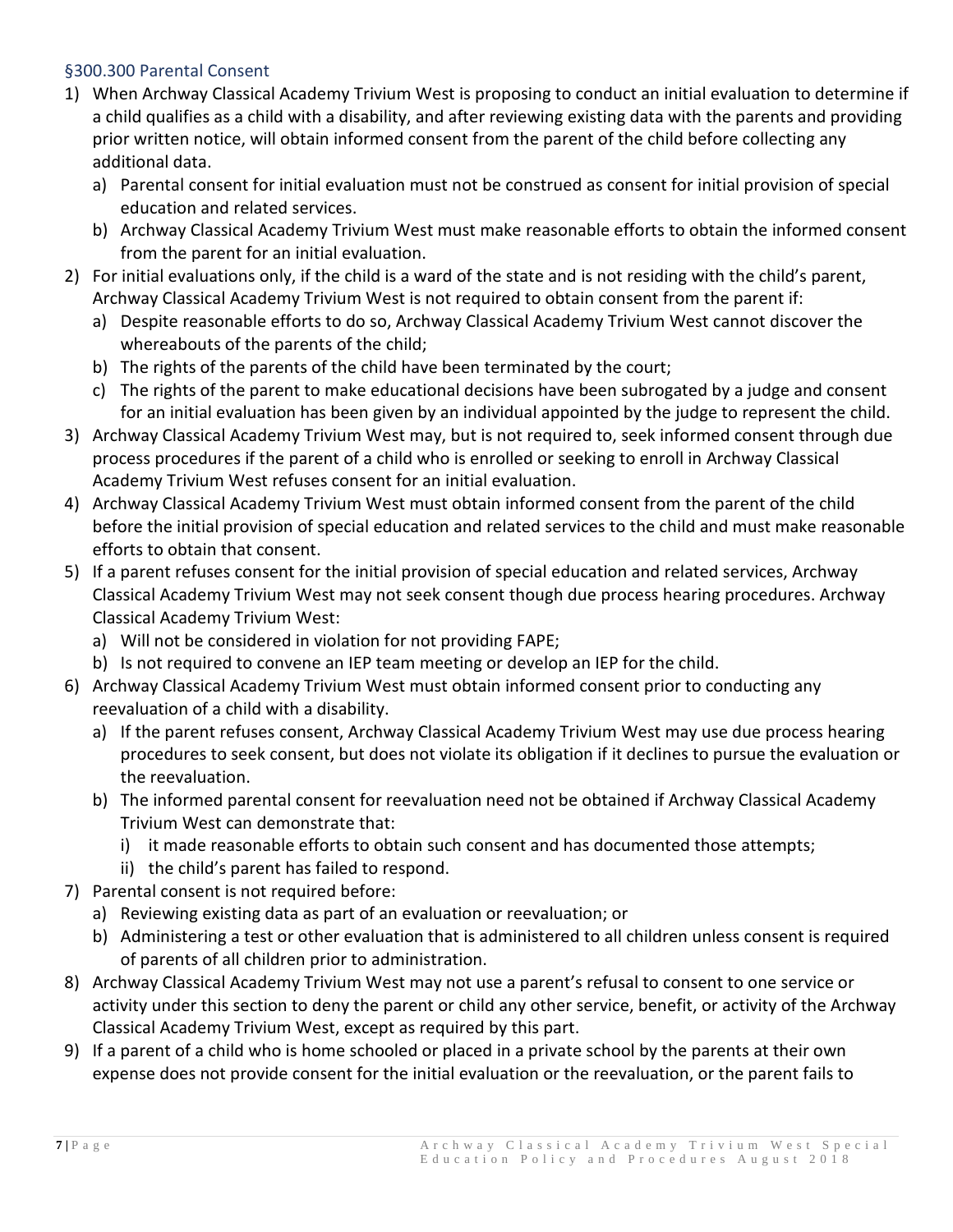respond to a request to provide consent, Archway Classical Academy Trivium West may not utilize due process hearing procedures to seek consent.

## <span id="page-8-0"></span>§300.301 Initial Evaluations

- 1) Consistent with consent requirements of §300.300, either a parent of a child or Archway Classical Academy Trivium West may initiate a request for an initial evaluation to determine if a child is a child with a disability.
- 2) The initial evaluation must:
	- a) Be completed within 60 days of receiving parental consent for the evaluation, unless:
		- i) The parents and Archway Classical Academy Trivium West agree that it is in the best interest of the child to extend the timeline to complete the evaluation for an additional 30 days;
		- ii) The child enrolls in Archway Classical Academy Trivium West from another public education agency after the parent has provided consent and before the determination of eligibility by the other agency (In that event, the other agency will ensure prompt completion of the evaluation); or
		- iii) The parent of a child with a disability repeatedly fails or refuses to produce the child for the evaluation.
	- b) Consist of procedures to determine if the child is a child with a disability and to determine the educational needs of the child.

#### <span id="page-8-1"></span>§300.303 Reevaluations

- 1) Archway Classical Academy Trivium West will conduct a reevaluation of a child with a disability if:
	- a) The agency determines that the educational or related service needs, including improved academic achievement and functional performance, of the child warrant a reevaluation, or
	- b) If the child's parents or teacher requests a reevaluation, except that
	- c) Archway Classical Academy Trivium West will not conduct a reevaluation more than once a year unless the parent and agency agree otherwise.
- 2) Archway Classical Academy Trivium West will conduct a reevaluation at least once every 3 years, unless the parent and the agency agree that a reevaluation is unnecessary.

# <span id="page-8-2"></span>§300.304 Evaluation Procedures

- 1) Archway Classical Academy Trivium West will provide prior written notice to the parents of a child who has or who is suspected of having a disability that describes the evaluation procedures that the agency proposes to conduct.
- 2) In conducting an evaluation or reevaluation, Archway Classical Academy Trivium West will:
	- a) Use a variety of assessment tools and strategies to gather relevant functional, developmental, and academic information about the child, including information provided by the parent in order to determine:
		- i) Whether the child is a child with a disability; and
		- ii) If the child is a child with a disability, information related to enabling the child to be involved in and progress in the general education curriculum (or for a preschool child, to participate in appropriate activities).
	- b) Not use any single measure or assessment as the sole criterion for determining whether a child is a child with a disability and for determining an appropriate educational program for the child; and
	- c) Use technically sound instruments that may assess the relative contribution of cognitive and behavioral factors, in addition to physical or developmental factors.
- 3) Archway Classical Academy Trivium West will ensure that evaluation materials and strategies:
	- a) Are selected and administered so as not to be discriminatory on a racial or cultural basis;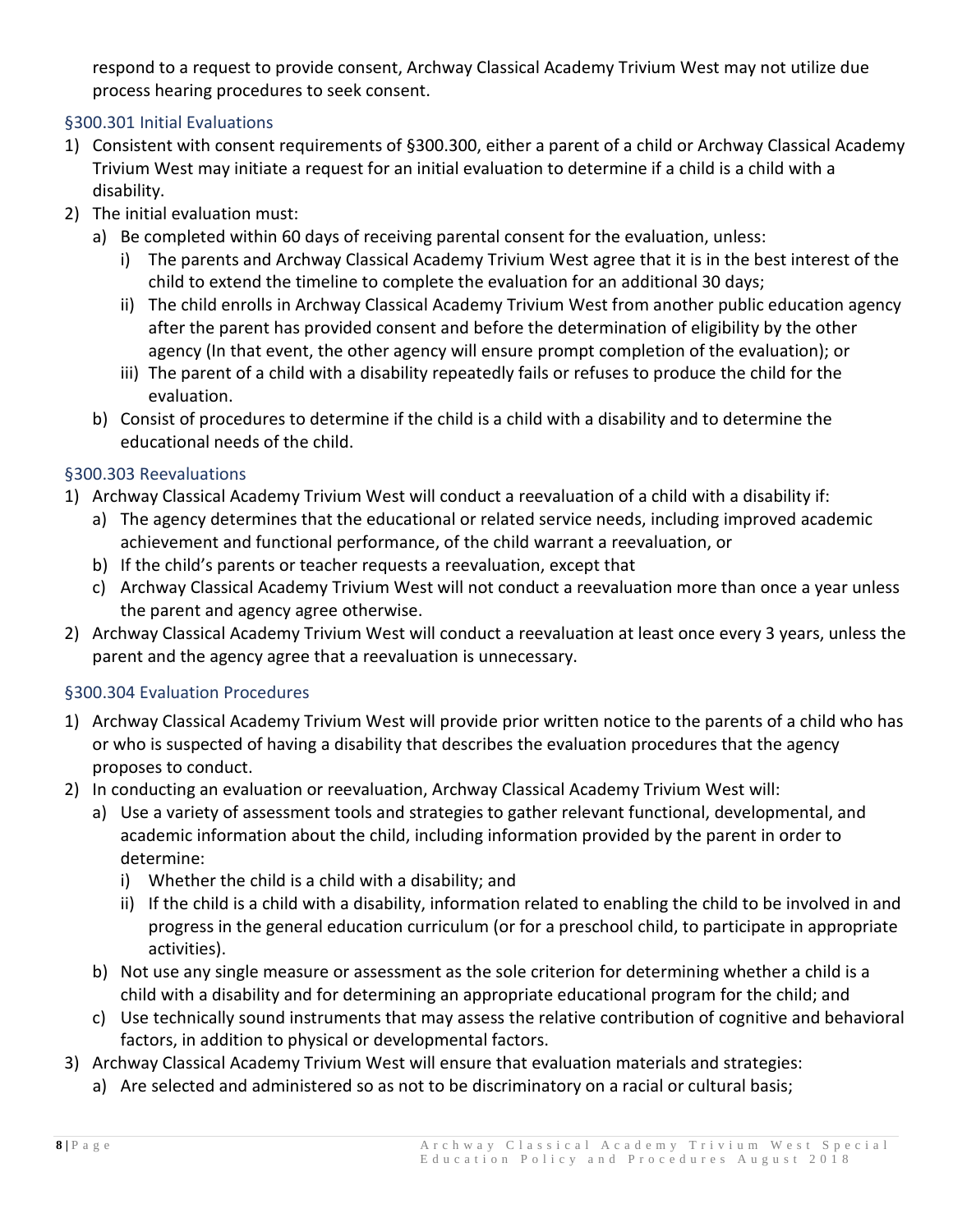- b) Are administered in the child's native language or other mode of communication and in the form most likely to yield accurate information on what the child knows and can do academically, developmentally, and functionally, unless it is clearly not feasible to do so;
- c) Are used for the purposes for which the assessment(s) or measure(s) are valid and reliable;
- d) Are administered by trained and knowledgeable personnel;
- e) Are administered in accordance with the instructions provided by the assessment publisher;
- f) Are selected and administered so as to ensure that if administered to a child with impaired sensory, manual, or speaking skills, the assessment results accurately reflect the child's aptitude or achievement level or whatever other factors the test purports to measure rather than reflecting the child's impairments (unless those skills are the factors being measured).
- g) Assess the child in all areas related to the suspected disability, including, if appropriate, health, vision, hearing, social and emotional status, general intelligence, academic performance, adaptive behavior, communicative status, and motor abilities; and
- h) Are sufficiently comprehensive to identify all of the child's special education and related service(s) needs, whether or not those needs are commonly associated with the child's disability.
- i) Provide relevant information that directly assists in determining the educational needs of the child.
- 4) Evaluations of children who transfer to or from another public education agency in the same school year are coordinated with the prior and subsequent schools, in order to expedite the completion of a full evaluation.

#### <span id="page-9-0"></span>§300.305 Additional Evaluation Requirements

- 1) As part of an initial evaluation (if appropriate), and as part of any reevaluation, the IEP team and other qualified professionals, as appropriate, will:
	- a) Review existing evaluation data on the child including:
		- i) Evaluations and information provided by the parents;
		- ii) Current classroom-based, local, and statewide assessments, and classroom-based observations; and
		- iii) Observations by teachers and related services providers.
	- b) On the basis of that review and input from the child's parents, identify what additional data, if any, are needed to determine:
		- i) Whether the child is or continues to be a child with a disability and if so, the educational needs of the child;
		- ii) The present levels of academic achievement and related developmental needs of the child; and
		- iii) Whether the child needs special education and related services to enable the child to meet measurable annual IEP goals and to participate, as appropriate, in the general education curriculum.
	- c) The IEP team may conduct the review without a meeting.
- 2) If additional data are needed, Archway Classical Academy Trivium West will administer the assessments required to obtain the additional data.
- 3) If additional data are not needed to determine whether the child continues to be a child with a disability and to determine the child's educational needs, Archway Classical Academy Trivium West will notify the parents of:
	- a) The determination and the reasons for the determination; and
	- b) The right of the parents to request an assessment to determine whether the child continues to be a child with a disability and to determine the child's educational needs.
- 4) Archway Classical Academy Trivium West will evaluate a child before determining that the child is no longer a child with a disability except when the termination is due to graduation with a regular high school diploma or the child's reaching age 22.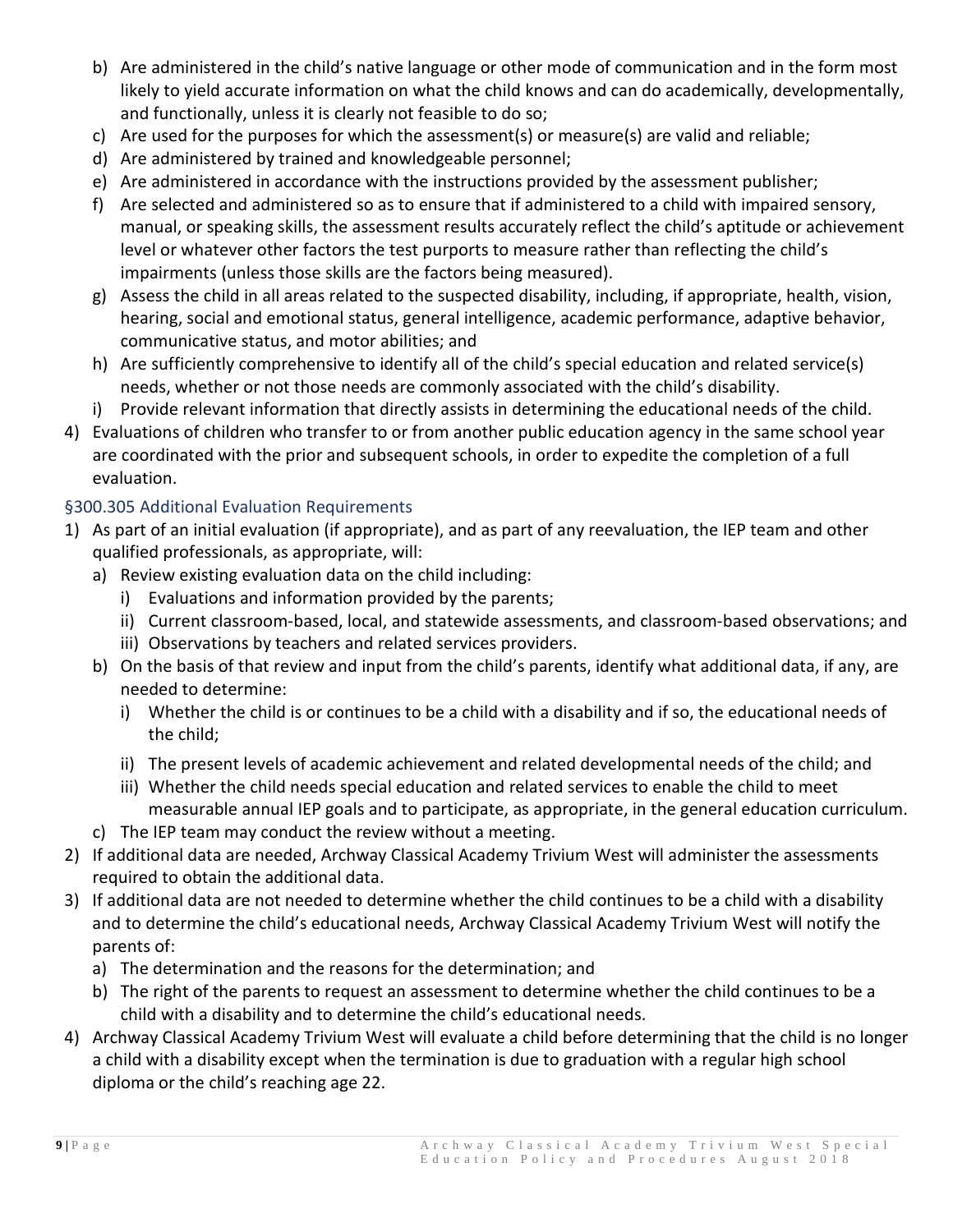5) When the child's eligibility terminates because of graduation or reaching age 22, Archway Classical Academy Trivium West will provide a summary of the child's academic achievement and functional performance that includes recommendations on how to assist the child in meeting the child's postsecondary goals.

# <span id="page-10-0"></span>§300.306 Determination of Eligibility

- 1) Upon completion of the evaluation process, Archway Classical Academy Trivium West will ensure that:
	- a) A group of qualified professionals and the parent of the child determine:
		- i) If the child is a child with a disability under the Individuals with Disabilities Education Act and the Arizona State Statutes; and
		- ii) If so, the educational needs of the child.
	- b) The parents are provided, at no cost, a copy of the evaluation report and eligibility determination.
- 2) A child will not be determined to be a child with a disability if the primary factor for the determination is:
	- a) Lack of appropriate instruction in reading, including the essential components of reading instruction (as defined in section 1208(3) of the ESEA as such section was in effect on the day before the date of enactment of the Every Student Succeeds Act (December 9, 2015));
	- b) Lack of appropriate instruction in math; or
	- c) Limited English proficiency.
- 3) The eligibility determination, including education needs, will be based on all of the information sources used in the evaluation process, and if the child is deemed eligible and in need of special education and related services, an IEP will be developed in accordance with §§300.320 through 300.324.

# <span id="page-10-1"></span>§300.307 Additional Procedures for Identifying Children with Specific Learning Disabilities

Archway Classical Academy Trivium West will establish a criteria for determining whether a child has a specific learning disability through the identification of a severe discrepancy between intellectual ability and achievement in conformity with IDEA Regulations §§300.307–300.311.

# <span id="page-10-2"></span>§300.308 Additional Group Members

- 1) The determination of whether a child suspected of having a specific learning disability is a child with a disability must be made by the child's parents and a team of qualified professionals that must include:
	- a) The child's regular teacher; or
	- b) If the child does not have a regular teacher, then a regular teacher qualified to teach children of that age;
	- c) For a child of less than school age, an individual qualified by the State to teach children of his/her age;
	- d) At least one person qualified to conduct individual diagnostic evaluations of children, such as a school psychologist, speech-language pathologist, or remedial reading teacher.

# <span id="page-10-3"></span>§300.309 Determining the Existence of a Specific Learning Disability

- 1) A child may be determined to have a specific learning disability if:
	- a) The child does not achieve adequately for the child's age or to meet State-approved grade-level standards in one or more of the following areas, when provided with learning experiences and instruction appropriate for the child's age or meet State–approved grade-level standards:
		- i) Oral expression
		- ii) Listening comprehension
		- iii) Written expression
		- iv) Basic reading skill
		- v) Reading fluency skills
		- vi) Reading comprehension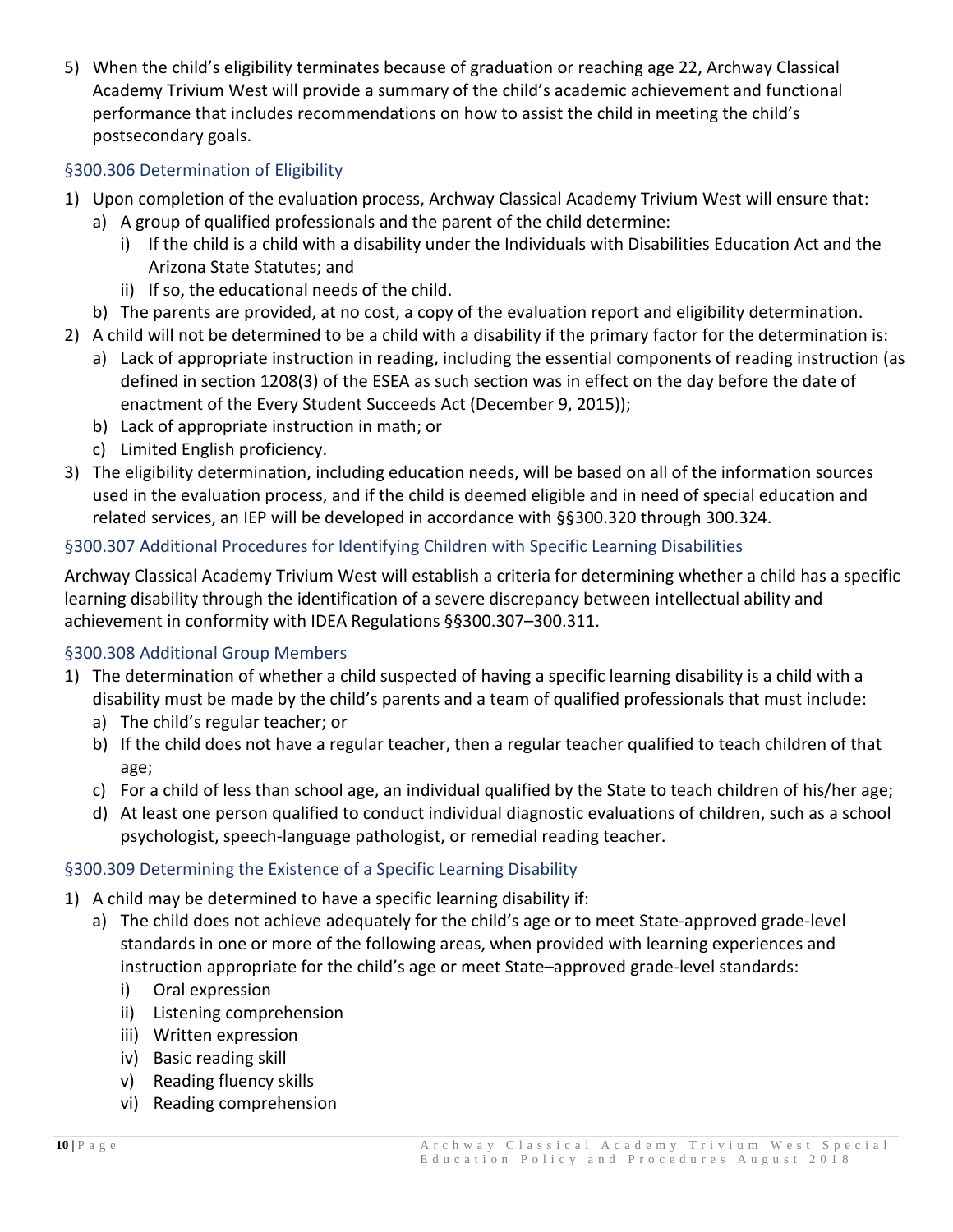- vii) Mathematics calculation
- viii) Mathematics problem solving
- b) The child does not make sufficient progress to meet age or State-approved grade-level standards in one or more of the areas in (1)(a) when using a process based on the child's response to scientific, researchbased intervention; or
- c) The child exhibits a pattern of strengths and weaknesses in performance, achievement, or both, relative to age, State–approved grade-level standards, or intellectual development, that is determined by the group to be relevant to the identification of a specific learning disability, using appropriate assessments.
- 2) The findings of this section are not primarily the result of:
	- a) A visual, hearing, or motor disability;
	- b) Mental retardation;
	- c) Emotional disturbance;
	- d) Cultural factors;
	- e) Environmental or economic disadvantage; or
	- f) Limited English proficiency.
- 3) The group must ensure that the underachievement is not due to a lack of appropriate instruction in reading or math and must consider:
	- a) Data that demonstrate that prior to, or as part of, the referral process, the child was provided appropriate instruction in regular education settings, delivered by qualified personnel; and
	- b) Data-based documentation of repeated assessments of achievement at reasonable intervals, reflecting formal assessment of student progress during instruction, which was provided to the child's parents.
- 4) Archway Classical Academy Trivium West must promptly request parent consent to evaluate if, prior to referral, the child has not made adequate progress after an appropriate period of time when provided instruction described in (3)(a) and (b).

#### <span id="page-11-0"></span>§300.310 Observation

- 1) Archway Classical Academy Trivium West must ensure that the child is observed in his/her learning environment, including the regular classroom setting, to document the child's academic performance and behavior in the areas of difficulty.
- 2) In the case of a child of less than school age or who is out of school, a group member must observe the child in an environment appropriate for a child of that age.

# <span id="page-11-1"></span>§300.311 Specific Documentation for the Eligibility Determination

- 1) For a child suspected of having a specific learning disability, the eligibility determination must contain a statement of:
	- a) Whether the child has a specific learning disability;
	- b) The basis for making the determination, including an assurance the determination was made in accordance with the Individuals with Disabilities Education Act;
	- c) The relevant behavior, if any, noted during the observation and the relationship of that behavior to the child's academic functioning;
	- d) The educationally relevant medical findings, if any;
	- e) Whether the child does not achieve adequately for his/her age or to meet State-approved grade-level standards consistent with (1)(a); and does not make sufficient progress to meet age or State-approved grade-level standards consistent with (1)(b); or
	- f) The child exhibits a pattern of strengths and weaknesses in performance, achievement, or both, relative to age, State-approved grade-level standards or intellectual development consistent with (1)(c).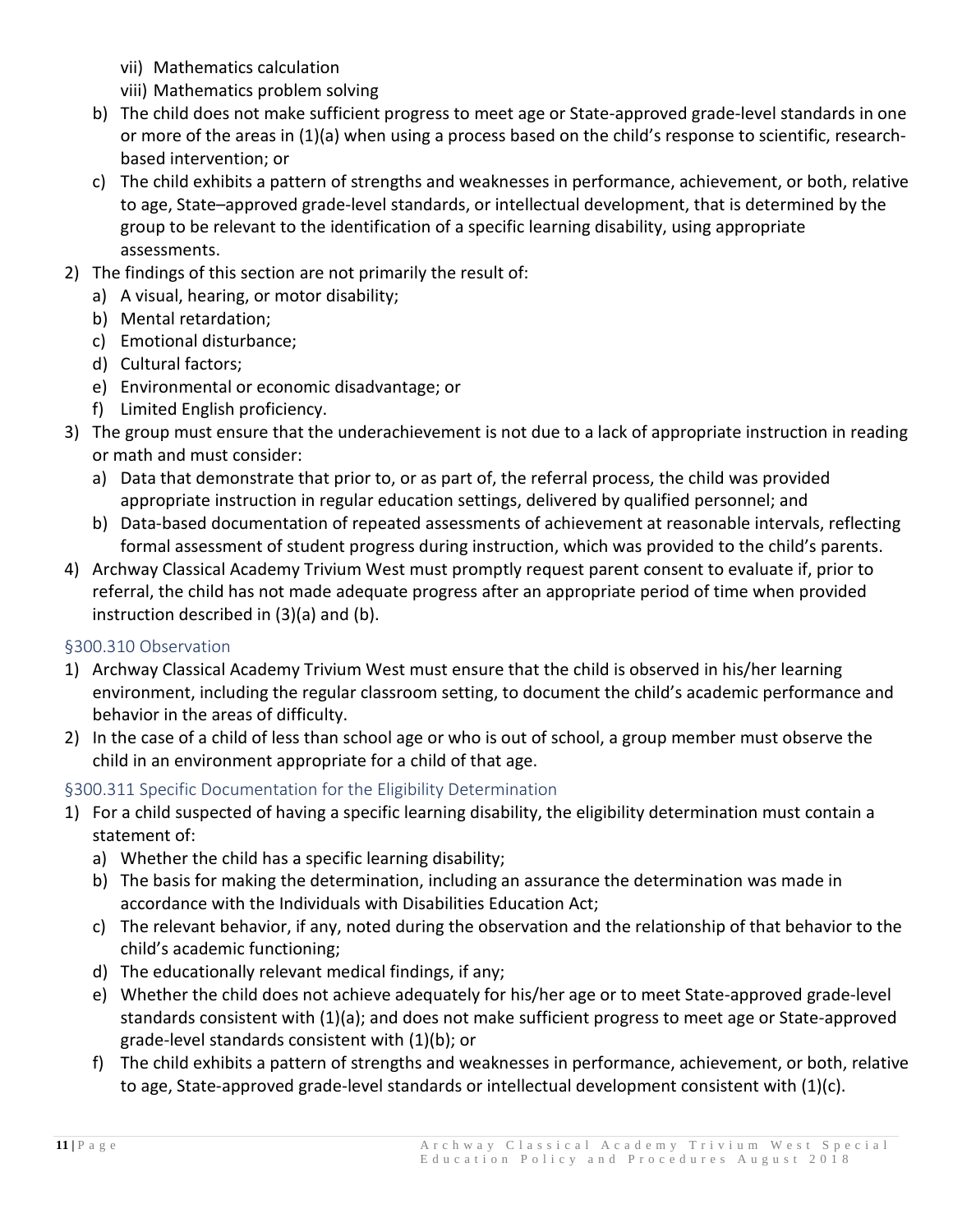- g) The determination of the group concerning the effects of a visual, hearing, or motor disability; mental retardation; emotional disturbance; cultural factors; environmental or economic disadvantage; or limited English proficiency of the child's achievement level.
- 2) If the child participated in a process that assessed the child's response to scientific, research-based intervention, the determination must include:
	- a) The instructional strategies used and the student-centered data collected;
	- b) Documentation that the child's parents were notified about the State's policies regarding the amount and nature of student performance that would be collected and the general education services that would be provided;
	- c) Strategies for increasing the rate of learning; and
	- d) The parent's right to request an evaluation.
- 3) Each group member must certify in writing whether the report reflects the member's conclusion. If it does not, the group member must submit a separate statement presenting the member's conclusions.

# <span id="page-12-0"></span>AAC R7-2-401.E Evaluation/Reevaluation

- 1) Archway Classical Academy Trivium West shall establish, implement, and make available to school-based personnel and parents within its boundaries of responsibility written procedures for the initial full and individual evaluation of students suspected of having a disability, and for the reevaluation of students previously identified as being eligible for special education.
- 2) Procedures for the initial full and individual evaluation of children suspected of having a disability and for the reevaluation of students with disabilities shall meet the requirements of IDEA and its regulations, state statutes, and State Board of Education rules.
- 3) The initial evaluation of a child being considered for special education, or the reevaluation per a parental request of a student already receiving special education services, shall be conducted within 60 calendar days from Archway Classical Academy Trivium West's receipt of the parent's informed written consent and shall conclude with the date of the multidisciplinary evaluation team (MET) determination of eligibility.
- 4) If the parent requests the evaluation, Archway Classical Academy Trivium West must, within a reasonable amount of time not to exceed 15 school days from the date it receives a parent's written request for an evaluation, either begin the evaluation by reviewing existing data or provide prior written notice refusing to conduct the requested evaluation. The 60-day evaluation period shall commence upon Archway Classical Academy Trivium West's receipt of the parent's informed written consent.
- 5) The 60-day evaluation period may be extended for an additional 30 days, provided it is in the best interest of the child and the parent and Archway Classical Academy Trivium West agree in writing to such an extension. Neither the 60-day evaluation period nor any extension shall cause a reevaluation to exceed the timelines for a reevaluation within three years of the previous evaluation.
- 6) Archway Classical Academy Trivium West may accept current information about the student from another state, public agency, public education agency, or through an independent educational evaluation. In such instances, the multidisciplinary evaluation team shall be responsible for reviewing and approving or supplementing an evaluation to meet the requirements identified in subsections  $(E)(1)$  through  $(7)$ .
- 7) For the following disabilities, the full and individual initial evaluation shall include:
	- a) Emotional disability: verification of a disorder by a qualified professional.
	- b) Hearing impairment:
		- i) An audiological evaluation by a qualified professional, and
		- ii) An evaluation of communication/language proficiency.
	- c) Other health impairment: verification of a health impairment by a qualified professional.
	- d) Specific learning disability: a determination of whether the child exhibits a pattern of strengths and weaknesses in performance, achievement, or both, relative to age, state-approved grade-level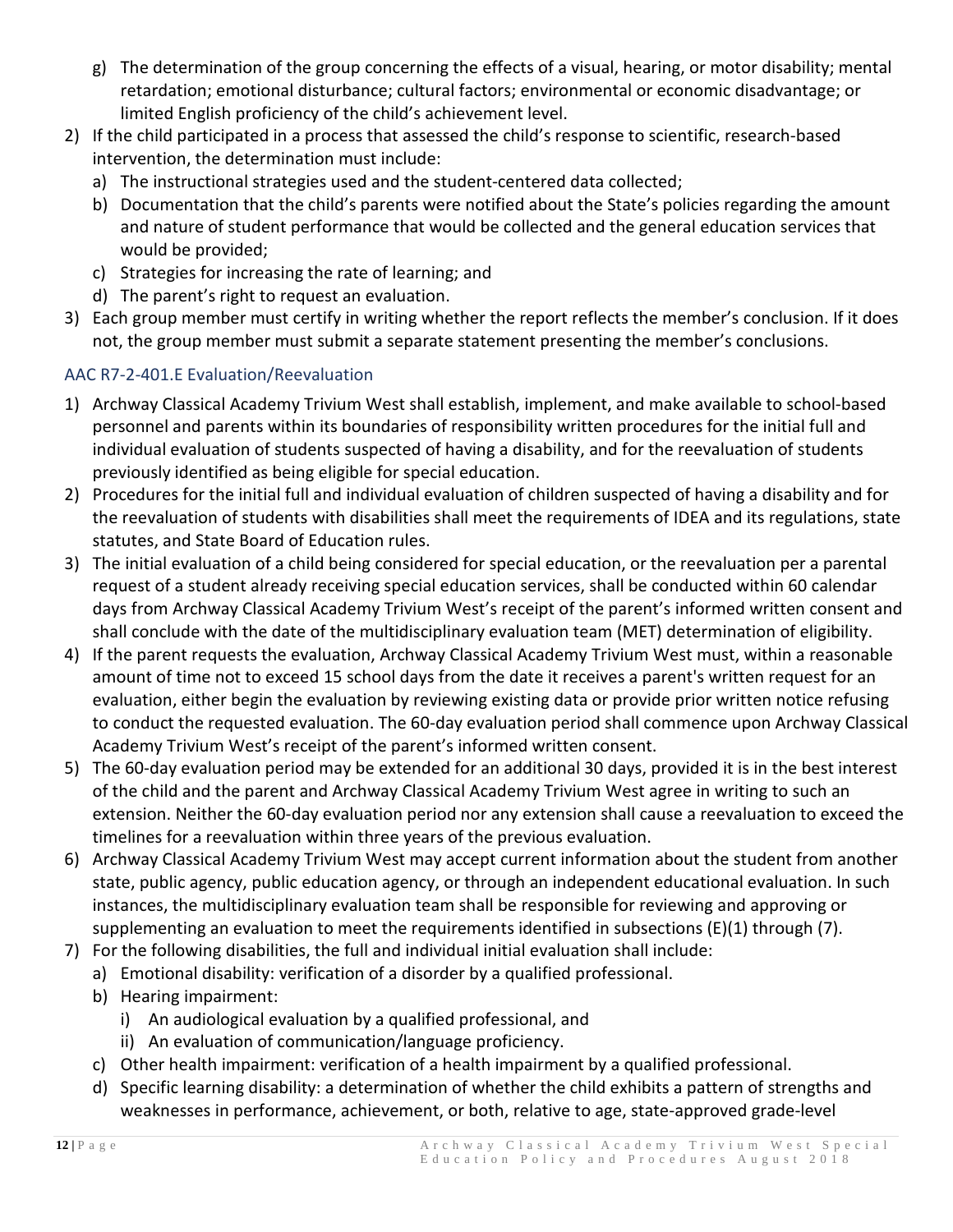standards, or intellectual development that meets Archway Classical Academy Trivium West criteria through one of the following methods:

- i) A discrepancy between achievement and ability;
- ii) The child's response to scientific, research-based interventions; or
- iii) Other alternative research-based procedures.
- e) Orthopedic impairment: verification of the physical disability by a qualified professional.
- f) Speech/language impairment: an evaluation by a qualified professional.
- g) For students whose speech impairments appear to be limited to articulation, voice, or fluency problems, the written evaluation may be limited to:
	- i) An audiometric screening within the past calendar year,
	- ii) A review of academic history and classroom functioning,
	- iii) An assessment of the speech problem by a speech therapist, or
	- iv) An assessment of the student's functional communication skills.
- h) Traumatic brain injury: verification of the injury by a qualified professional.
- i) Visual impairment: verification of a visual impairment by a qualified professional.
- 8) The Department shall develop a list, subject to review and approval of the State Board of Education, of qualified professionals eligible to conduct the appropriate evaluations prescribed in subsection (E)(7).
- 9) The multidisciplinary evaluation team shall determine, in accordance with the IDEA and regulations, whether the requirements of subsections (E)(7(a) through (i) are required for a student's reevaluation.

# <span id="page-13-1"></span><span id="page-13-0"></span>**Free Appropriate Public Education (FAPE) Policy & Procedures**

# POLICY

A free appropriate public education (FAPE) will be available to all children within the boundaries of responsibility of Archway Classical Academy Trivium West, including children with disabilities who have been suspended or expelled from school as provided for in §300.530(d) of the IDEA regulations.

# **PROCEDURES**

#### <span id="page-13-3"></span><span id="page-13-2"></span>§300.306 Determination of Eligibility, §300.308 Additional Group Members

**All public education agencies** will make the determination that a child is eligible for special education and related services on an individual basis by a properly constituted team.

#### <span id="page-13-4"></span>§300.101 Free Appropriate Public Education

# **1) For Preschool Children (3 to 5)**

#### **Unified districts and elementary districts will:**

- a) Make FAPE available no later than the child's third birthday;
- b) Ensure that an IEP or an IFSP is in effect for each child by that date;
- c) Ensure that a child's IEP team determines the date when services under the IEP or IFSP will begin if a child's third birthday occurs during the summer.

#### **Union high school districts and charter schools will:**

Refer any children who are suspected of having a disability to the appropriate unified district or elementary district for evaluation and, if appropriate, for services.

# **2) For School-Aged Children (5 to 21)**

**All Public Education Agencies** will make FAPE available to any child who needs special education and related services, even though the child has not failed or been retained in a course or grade, and is advancing from grade to grade.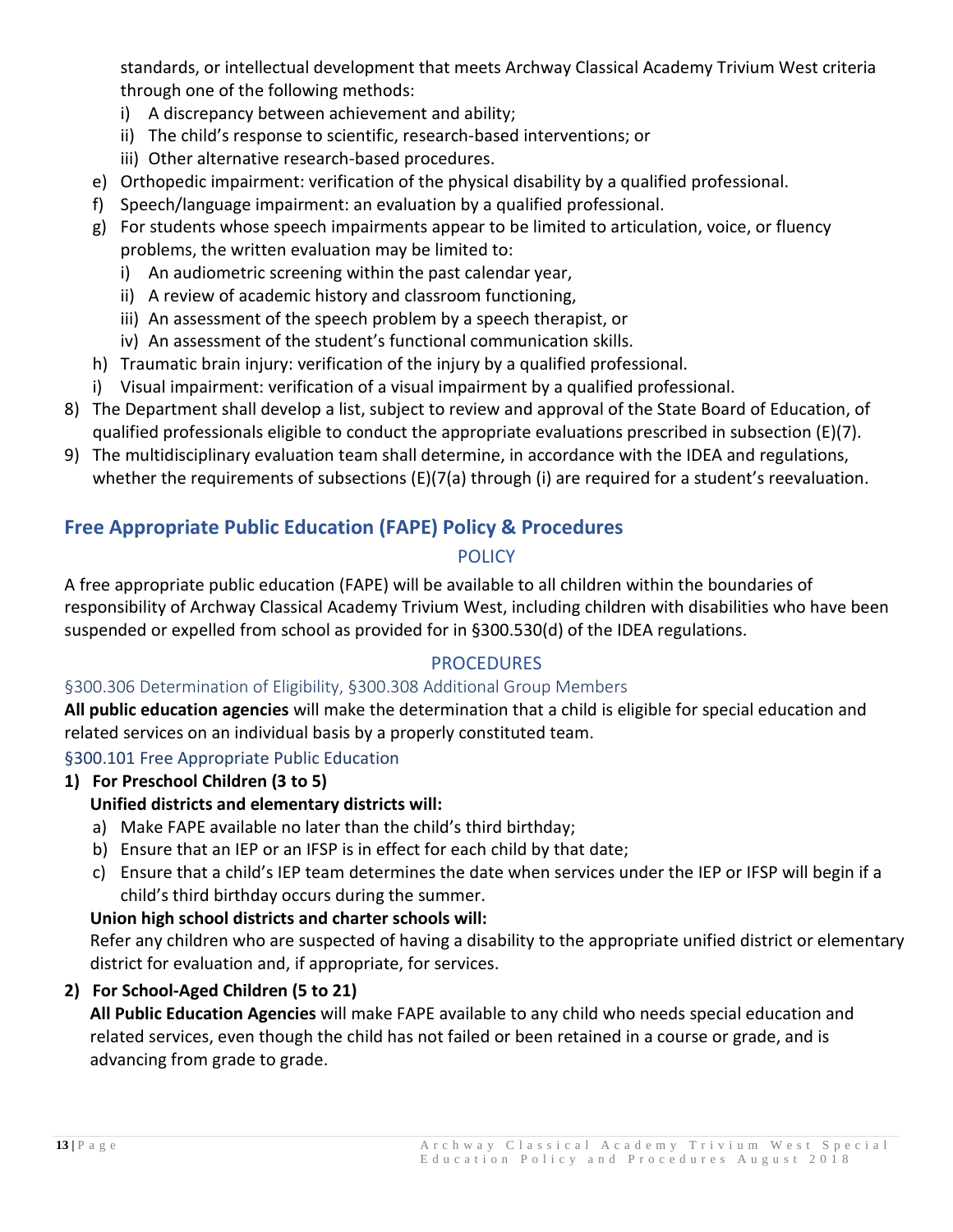#### <span id="page-14-0"></span>ARS 15-764.A(5) Powers of the School District Governing Board or County School Superintendent

The governing board of each school district or the county school superintendent shall establish policy with regard to allowable pupil-teacher ratios and pupil-staff ratios within the school district or county for provision of special education services.

#### <span id="page-14-1"></span>ARS 15-764.B Powers of the School District Governing Board or County School Superintendent

The special education programs and services established pursuant to this section and section 15-765 shall be conducted only in a school facility which houses regular education classes or in other facilities approved by the division of special education.

#### <span id="page-14-2"></span>§300.105 Assistive Technology

- 1) Archway Classical Academy Trivium West will ensure that assistive technology devices or services or both will be available to a child with a disability, if required, as a part of:
	- a) Special education,
	- b) Related services, and
	- c) Supplementary aids and services.
- 2) On a case-by-case basis, Archway Classical Academy Trivium West will ensure the use of school-purchased assistive technology devices in a child's home or other setting if the child's IEP team determines that the child needs access to those devices in order to receive FAPE.

#### <span id="page-14-3"></span>§300.106 Extended School Year Services (ESY)

- 1) Archway Classical Academy Trivium West will make extended school year services available as necessary to provide FAPE to children with disabilities.
	- a) ESY services will be provided only if a child's IEP team determines, in accordance with §§300.320– 300.324, that the services are necessary for the provision of FAPE.
	- b) Services will not be:
		- i) Limited to a particular category of disability; or
		- ii) Unilaterally limited to the type, amount, or duration of services.
- 2) The ESY services that are provided to a child with a disability will:
	- a) Be provided beyond the normal school year of the agency;
	- b) Be provided in accordance with the child's IEP;
	- c) Be provided at no cost to the parents of the child; and
	- d) Meet the standards of the State.

#### <span id="page-14-4"></span>§300.107 Nonacademic Services

- 1) Archway Classical Academy Trivium West will afford children with disabilities an equal opportunity for participation in nonacademic and extracurricular services and activities including, as determined appropriate and necessary by the child's IEP team, the provision of supplementary aids and services.
- 2) Nonacademic and extracurricular services and activities may include counseling services, athletics, transportation, health services, recreational activities, special interest groups or clubs sponsored by Archway Classical Academy Trivium West, referrals to agencies that provide assistance to individuals with disabilities, and employment of students, including both employment by Archway Classical Academy Trivium West and assistance in making outside employment available.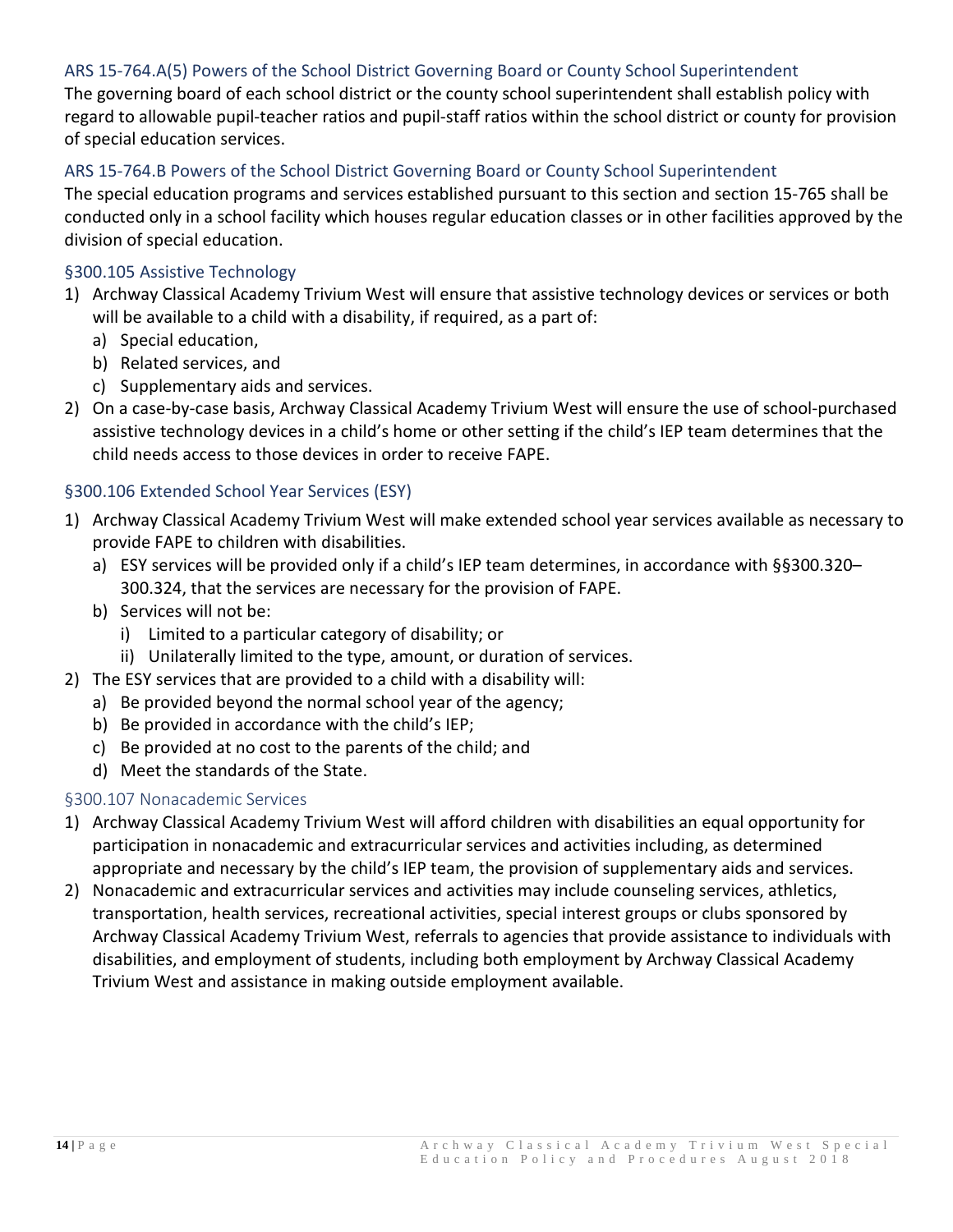## <span id="page-15-0"></span>§300.108 Physical Education

- 1) Archway Classical Academy Trivium West will make regular physical education services available to children with disabilities to the same extent that the agency provides those services to children without disabilities, unless:
	- a) The child is enrolled full time in a separate facility; or
	- b) The child needs specially designed physical education as prescribed in the child's IEP.
- 2) If a child is enrolled in a separate facility, Archway Classical Academy Trivium West will ensure that the child receives appropriate physical education services.
- 3) If special physical education is prescribed in a child's IEP, Archway Classical Academy Trivium West will provide for those services, either directly or through other public or private programs.

## <span id="page-15-1"></span>§300.110 Program Options

1) Archway Classical Academy Trivium West will ensure that children with disabilities have available to them the variety of educational programs and services that are available to nondisabled children, including art, music, industrial arts, consumer and homemaking education, and vocational education.

<span id="page-15-2"></span>§300.113 Routine Checking of Hearing Aids and External Components of Surgically Implanted Medical Devices

- 1) Archway Classical Academy Trivium West will ensure that the hearing aids worn in school by children with hearing impairments are functioning properly; and
- 2) The external components of surgically implanted medical devices (e.g., cochlear implants) are functioning properly, except that the agency will not be responsible for any post-surgical maintenance, programming, or replacement of any component, external or internal, of the medical device.

#### <span id="page-15-3"></span>§300.154 Methods of Ensuring Services

- 1) Archway Classical Academy Trivium West may use the Medicaid or other public benefits or insurance programs in which a child participates to provide or pay for services required under IDEA, as permitted under the public benefits or insurance program, except that Archway Classical Academy Trivium West:
	- a) May not require parents to sign up for or enroll in public benefits or insurance programs to receive FAPE;
	- b) May not require parents to incur out-of-pocket expenses such as payment of a deductible or co-pay for services required by IDEA, but may pay the cost that parents otherwise would be required to pay;
	- c) May not use a child's public benefit if that use would:
		- i) Decrease lifetime benefits;
		- ii) Result in the family paying for nonschool services that would otherwise be paid for by public benefits;
		- iii) Increase premiums or lead to discontinuation of benefits; or
		- iv) Risk loss of eligibility.
- 2) Archway Classical Academy Trivium West must notify parents that their refusal to allow access to their public benefits does not relieve the agency of its responsibility to provide all required IDEA services.
- 3) Archway Classical Academy Trivium West must obtain a one-time written consent from the parent, after providing written notification and before accessing the child's or the parent's public benefits for the first time. The consent must specify:
	- a) The personally identifiable information that may be disclosed;
	- b) The purpose of the disclosure; and
	- c) The agency to which the disclosure may be made.
- 4) Archway Classical Academy Trivium West must provide a written notification to the child's parents before accessing the child's or parent's public benefits or insurance for the first time and prior to obtaining the one-time parental consent and annually thereafter.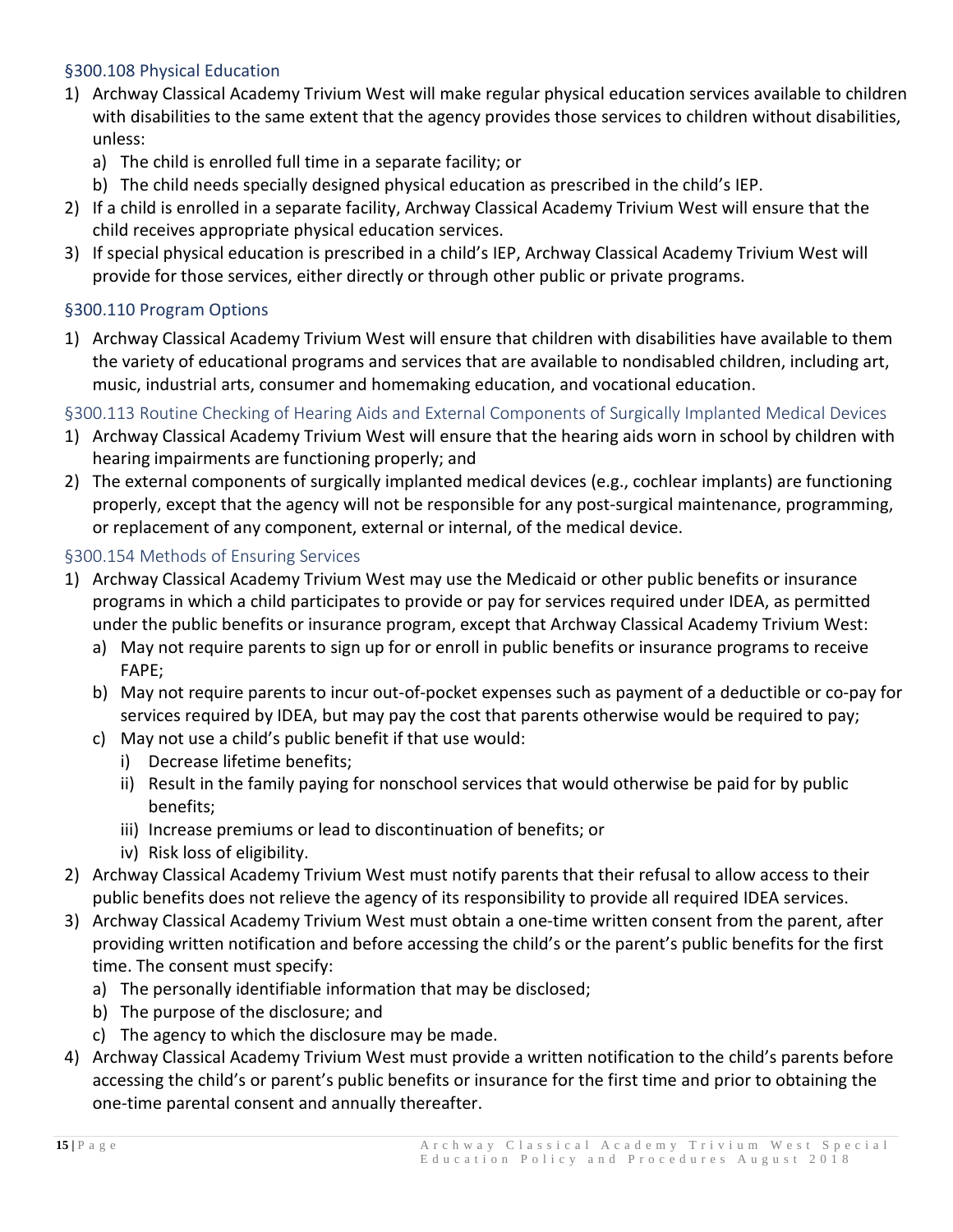## <span id="page-16-0"></span>AAC R7-2-401.F Parental Consent

- 1) Archway Classical Academy Trivium West shall obtain informed written consent from the parent of the child with a disability before the initial provision of special education and related services to the child.
- 2) If the parent of a child fails to respond to a request for, or refuses to consent to, the initial provision of special education and related services, Archway Classical Academy Trivium West may not use mediation or due process procedures in order to obtain agreement or a ruling that the services may be provided to the child.
- 3) If the parent of the child refuses to consent to the initial provision of special education and related services, or the parent fails to respond to a request to provide consent for the initial provision of special education and related services, Archway Classical Academy Trivium West:
	- a) Will not be considered to be in violation of the requirement to make available FAPE to the child because of the failure to provide the child with the special education and related services for which the parent refuses to or fails to provide consent, and
	- b) Is not required to convene an IEP team meeting or develop an IEP in accordance with these rules.
- 4) If, at any time after the initial provision of special education and related services, the parent of a child revokes consent in writing for the continued provision of special education and related services, Archway Classical Academy Trivium West:
	- a) May not continue to provide special education and related services to the child, but shall provide prior written notice before ceasing the provision of special education and related services;
	- b) May not use the mediation procedures or the due process procedures in order to obtain agreement or a ruling that the services may be provided to the child;
	- c) Will not be considered to be in violation of the requirement to make FAPE available to the child because of the failure to provide the child with further special education and related services; and
	- d) Is not required to convene an IEP team meeting or develop an IEP for the child for further provision of special education and related services.
- 5) If a parent revokes consent in writing for the child's receipt of special education services after the child is initially provided special education and related services, Archway Classical Academy Trivium West is not required to amend the child's education records to remove any references to the child's receipt of special education and related services because of the revocation of consent.

# <span id="page-16-2"></span><span id="page-16-1"></span>**Least Restrictive Environment (LRE) Policy & Procedures**

# POLICY

Children with disabilities, including children in public or private institutions or other care facilities, will be educated to the maximum extent appropriate with children who are not disabled in accordance with §§300.114–300.117 of the IDEA regulations.

# PROCEDURES

# <span id="page-16-4"></span><span id="page-16-3"></span>§300.114 LRE Requirements

Archway Classical Academy Trivium West will ensure that special classes, separate schooling, or other removals of children with disabilities from the regular educational environment occur only if the nature or severity of the disability is such that education in regular classes with the use of supplementary aids and services cannot be achieved satisfactorily.

# <span id="page-16-5"></span>§300.115 Continuum of Alternative Placements

1) Archway Classical Academy Trivium West will make available a continuum of alternative placements to meet the needs of children with disabilities for special education and related services.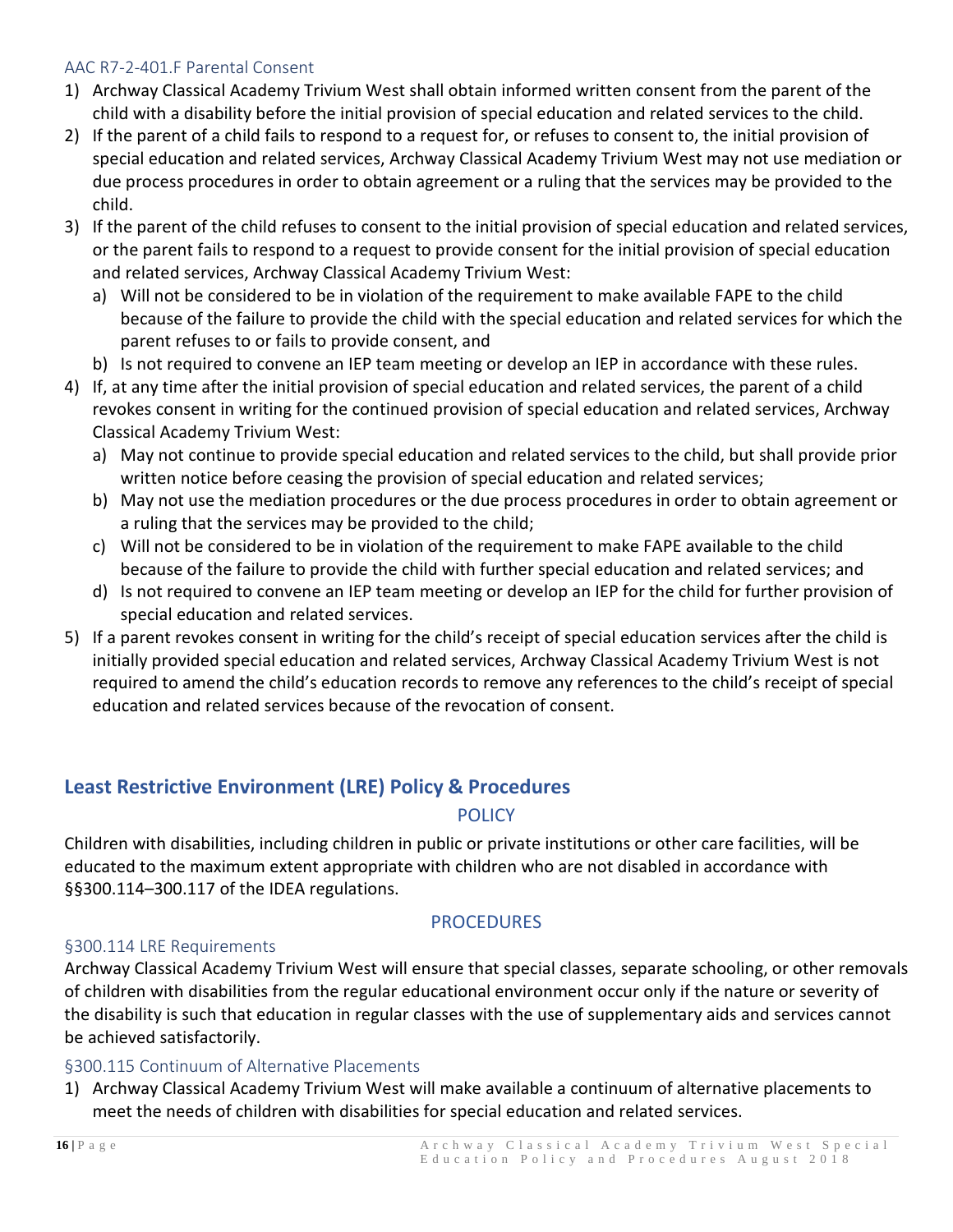- 2) The continuum of alternative placements will include:
	- a) Instruction in regular classes, special classes, special schools, home instruction, and instruction in hospitals and institutions;
	- b) Supplementary services, such as a resource room or itinerant instruction, to be provided in conjunction with regular class placement.

#### <span id="page-17-0"></span>§300.116 Placements

- 1) The placement decision for each child will be:
	- a) Made by a group that includes the parents and other persons knowledgeable about the child, about the meaning of the evaluation data, and about the placement options;
	- b) In conformity with the LRE provisions of the IDEA regulations;
	- c) Determined at least annually;
	- d) Based on the child's IEP; and
	- e) As close as possible to the child's home.
- 2) Unless the IEP of a child requires some other arrangement, the child will be educated in the school that he or she would attend if not disabled.
- 3) In selecting the LRE, consideration will be given to any potential harmful effect on the child or on the quality of services that she or he needs.
- 4) A child with a disability will not be removed from age-appropriate regular classrooms solely because of needed modifications in the general education curriculum.

## <span id="page-17-1"></span>§300.117 Nonacademic Settings

- 1) In providing or arranging for the provision of nonacademic and extracurricular services and activities, including meals, recess periods, and other nonacademic activities, Archway Classical Academy Trivium West must ensure that each child with a disability participates with nondisabled children in the extracurricular services and activities to the maximum extent appropriate to the needs of that child.
- 2) Archway Classical Academy Trivium West will ensure that the supplementary aids and services determined by the IEP team to be appropriate and necessary are provided to allow the child to participate in nonacademic settings.

#### <span id="page-17-2"></span>AAC R7-2-401.H Least Restrictive Environment

- 1) Archway Classical Academy Trivium West shall establish, implement, and make available to its schoolbased personnel and parents, written procedures to ensure the delivery of special education services in the least restrictive environment as identified by IDEA and its regulations, the state statutes, and the State Board of Education rules.
- 2) A continuum of services and supports for students with disabilities shall be available through each public education agency.

# <span id="page-17-4"></span><span id="page-17-3"></span>**Individualized Education Program (IEP) Policy & Procedures**

#### **POLICY**

Archway Classical Academy Trivium West shall ensure that an IEP is developed and implemented for each eligible child served by Archway Classical Academy Trivium West and for each eligible child placed in or referred to a private school or facility by Archway Classical Academy Trivium West in accordance with §§300.320–300.325 of the IDEA regulations.

#### **PROCEDURES**

#### <span id="page-17-6"></span><span id="page-17-5"></span>§300.320 Contents of the IEP

1) The contents of each IEP will include a statement of: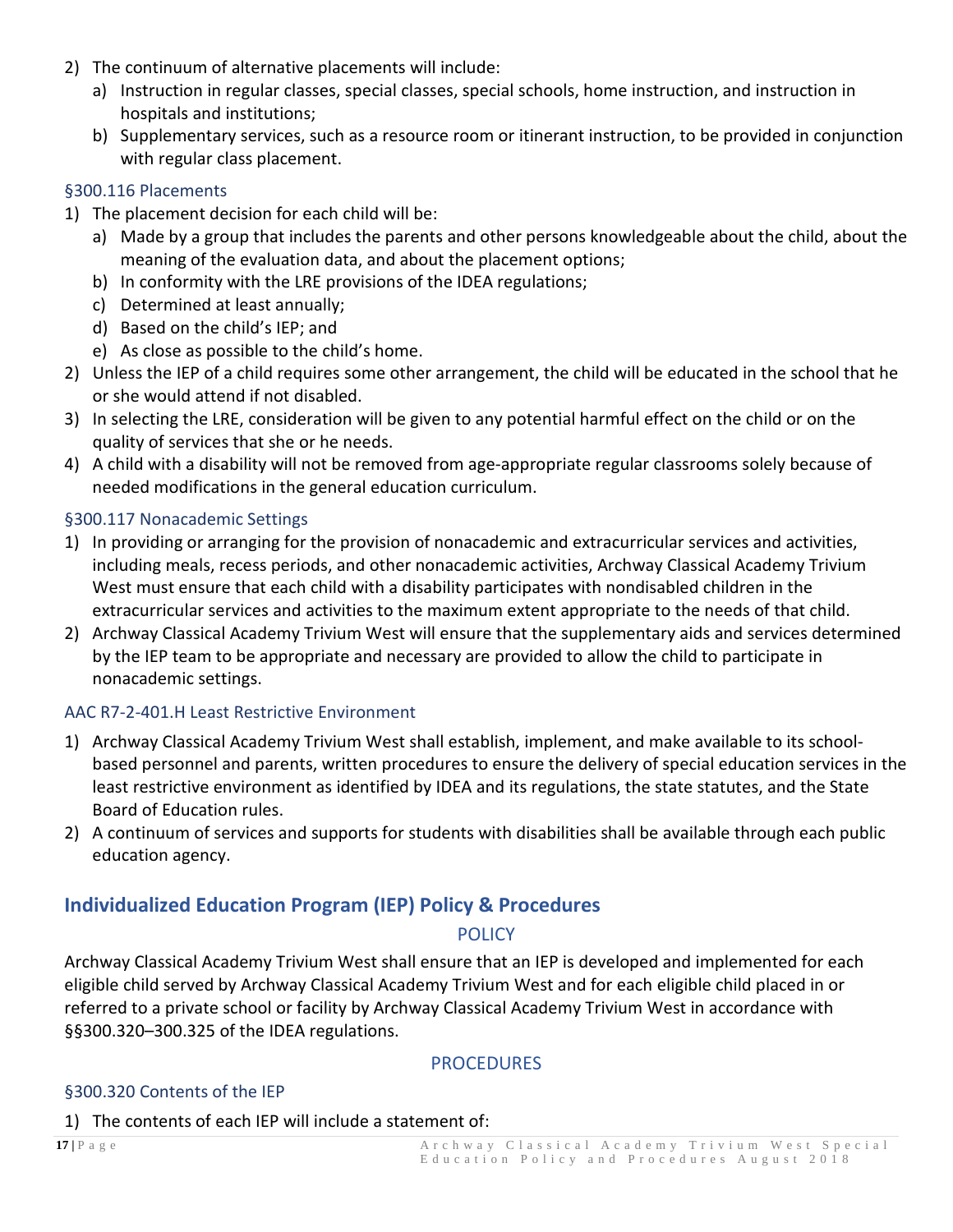- a) The child's present levels of academic achievement and functional performance, including:
	- i) How the child's disability affects the child's involvement and progress in the general education curriculum; or
	- ii) For preschool children, as appropriate, how the disability affects the child's participation in appropriate activities;
- b) Measurable annual goals, including academic and functional goals designed to:
	- i) Meet the child's needs that result from the child's disability to enable the child to be involved in and make progress in the general education curriculum; and
	- ii) Meet each of the child's other educational needs that result from the child's disability;
	- iii) For children with disabilities who take alternate assessments aligned to alternate achievement standards (MSAA and AIMS A), a description of benchmarks or short-term objectives;
- c) How the child's progress toward meeting the IEP goals will be measured and when periodic reports on the child's progress toward the goals will be provided;
- d) The special education and related services to be provided to the child, the supplementary aids and services to be provided to the child or on behalf of the child, and the program modifications or supports for school personnel that will be provided to enable the child:
	- i) To advance appropriately toward attaining the annual goals; and
	- ii) To be involved in and progress in the general education curriculum and to participate in extracurricular and other nonacademic activities with other children with disabilities and nondisabled children.
- e) The extent, if any, to which the child will not participate with nondisabled children in the regular class and in extracurricular and other nonacademic activities;
- f) Any individual accommodations that are needed to measure the academic achievement and functional performance of the child on State and district-wide assessments;
- g) If the IEP team determines that the child must take an alternate assessment instead of a particular regular State or district-wide assessment of student achievement, a statement of why:
	- i) the child cannot participate in the regular assessment; and
	- ii) the particular alternate assessment selected is appropriate for the child;
- h) The projected date for the beginning of the services and modifications and the anticipated frequency, location, and duration of those services and modifications.
- i) Beginning not later than the first IEP to be in effect when the child turns 16 (or younger if determined appropriate by the IEP team) and updated annually, the IEP will also include a statement of:
	- i) Appropriate measurable postsecondary goals based upon age-appropriate transition assessments related to training, education, employment, and where appropriate, independent living skills;
	- ii) Transition services (including courses of study) needed to assist the child in reaching those goals.
- j) Beginning not later than one year before a student reaches the age of 18, the IEP will include a statement that the parents and the student have been informed of the rights under Part B, if any, that will transfer to the student on reaching the age of 18.

# <span id="page-18-0"></span>§300.321 The IEP Team

- 1) The IEP team for each child with a disability will include:
	- a) The parents of the child;
	- b) Not less than one regular education teacher of the child (if the child is, or may be, participating in the regular education environment);
	- c) Not less than one special education teacher of the child, or where appropriate, not less than one special education provider of the child;
	- d) A representative of Archway Classical Academy Trivium West who: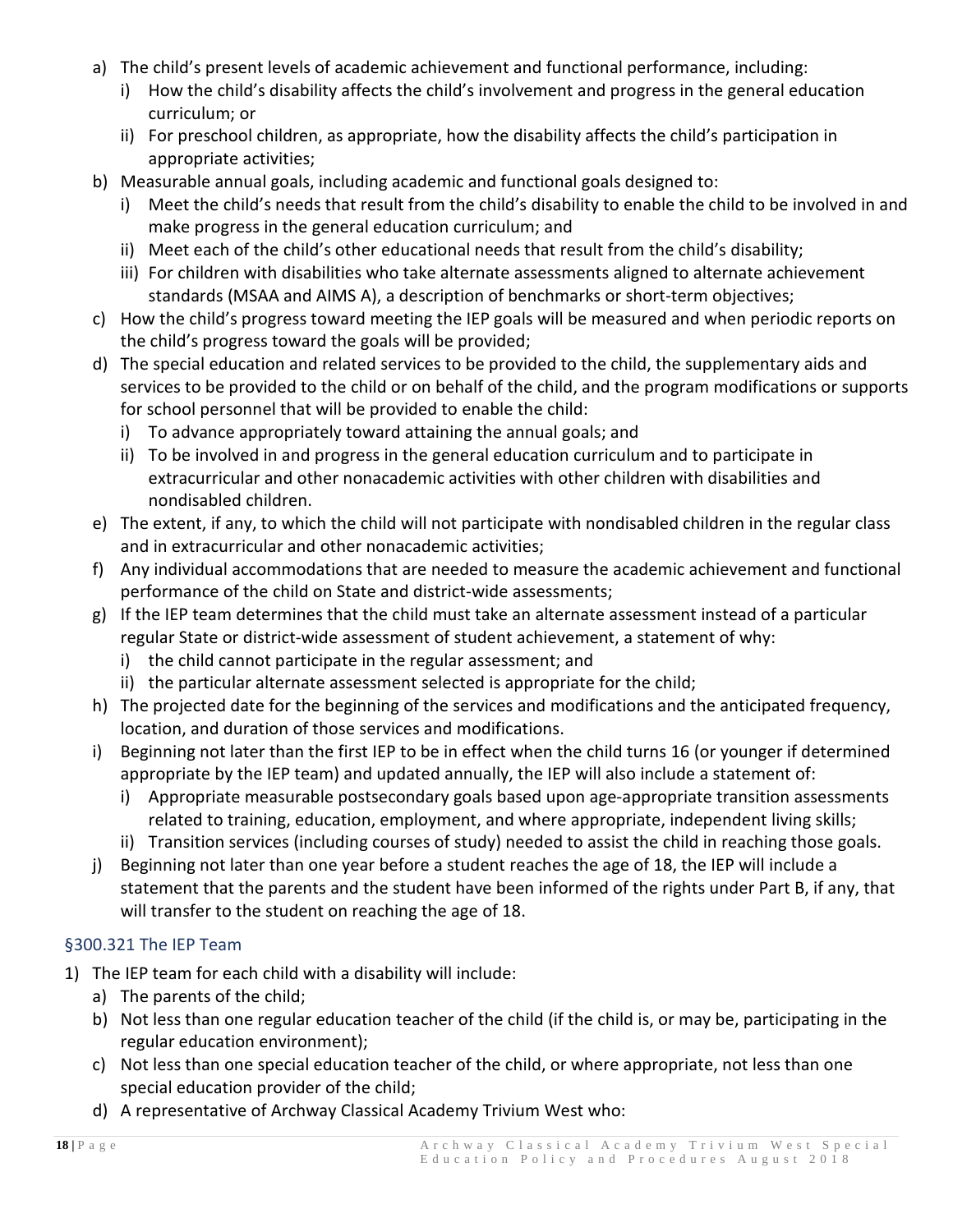- i) Is qualified to provide, or supervise the provision of, specially designed instruction to meet the unique needs of children with disabilities;
- ii) Is knowledgeable about the general education curriculum; and
- iii) Is knowledgeable about the availability of resources of the public education agency;
- iv) May be an Archway Classical Academy Trivium West team member described in (b) through (f) if the above criteria are met.
- e) An individual who can interpret the instructional implications of evaluation results, who may be a member of the team described in (b) through (f).
- f) At the discretion of the parent or the agency, other individuals who have knowledge or special expertise regarding the child, including related services personnel as appropriate; and
- g) Whenever appropriate, the child with a disability.
	- i) A child of any age if the purpose of the meeting is to consider postsecondary goals and transition services needed to assist the child in reaching the IEP goals.
	- ii) If the student does not attend the IEP meeting, Archway Classical Academy Trivium West will take other steps to ensure that the student's preferences and interests are considered.
- h) To the extent appropriate and with consent of the parents or the adult child, Archway Classical Academy Trivium West will invite a representative of any participating agency that is likely to be responsible for providing or paying for transition services.
- i) For a child who is transitioning from AzEIP, representatives from AzEIP must be invited to the initial IEP if the parent requests.
- 2) A member of the IEP team described in (1)(a) through (1)(e) is not required to attend the IEP meeting if the parent and the school agree in writing prior to the meeting that attendance is not necessary because the member's area of curriculum or related services is not being modified or discussed in the meeting.
- 3) A member of the IEP team described in (1)(a) through (1)(e) may be excused from attending the IEP meeting in whole or part when the meeting involves a modification to or discussion of the member's area of the curriculum or related services if the parent and Archway Classical Academy Trivium West consent to the excusal, in writing, and the member submits to the IEP team, in writing, input into the development of the IEP prior to the meeting.
- 4) In the case of a child previously served by AzEIP, an invitation to the initial IEP team meeting must, at the request of the parent, be sent to the AzEIP service coordinator to assist with the smooth transition of services.

# <span id="page-19-0"></span>§300.322 Parent Participation

- 1) The agency will take steps to ensure the parents of a child with a disability are present at each IEP meeting or are afforded the opportunity to participate by:
	- a) Notifying parents of the meeting early enough to ensure that they will have an opportunity to attend; and
	- b) Scheduling the meeting at a mutually agreed on time and place.
- 2) The meeting notice will:
	- a) Indicate the purpose, time, and location of the meeting and who will be in attendance; and
	- b) Inform the parents of the provisions relating to the participation of other individuals who have knowledge or special expertise about the child and of representatives of the AzEIP (if the meeting is for an initial IEP of a child transitioning from AzEIP).
- 3) Beginning not later than the first IEP to be in effect when the child turns 16, the notice will also:
	- a) Indicate that a purpose of the meeting will be the consideration of postsecondary goals and transition services;
	- b) Indicate that the agency will invite the student; and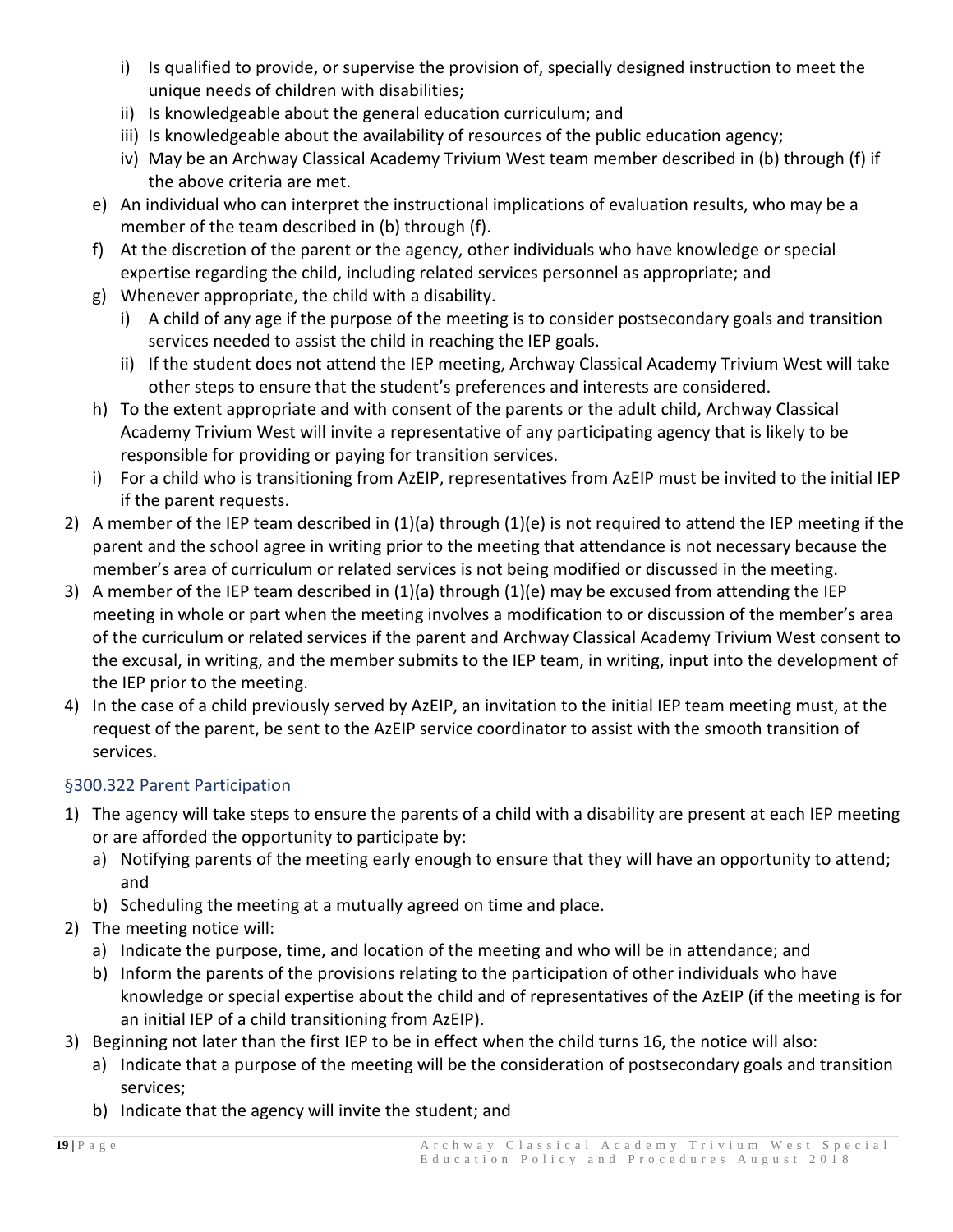- c) Identify any other agency that will be invited to send a representative.
- 4) If neither parent can attend, Archway Classical Academy Trivium West will use other methods to ensure parent participation, including individual or conference telephone calls.
- 5) A meeting may be conducted without a parent in attendance if Archway Classical Academy Trivium West is unable to convince the parents that they should attend. In this case, Archway Classical Academy Trivium West will maintain a record of its attempts to arrange a mutually agreed on time and place, such as:
	- a) Detailed records of telephone calls made or attempted and the results of those calls;
	- b) Copies of correspondence sent to the parents and any responses received; and
	- c) Detailed records of visits made to the parent's home or place of employment and the results of those visits.
- 6) Archway Classical Academy Trivium West will take whatever action is necessary to help the parent understand the proceedings at the IEP meeting, including arranging for an interpreter for parents with deafness or whose native language is other than English.
- 7) Archway Classical Academy Trivium West will give the parent a copy of the child's IEP at no cost to the parent.

# <span id="page-20-0"></span>§300.323 When IEPs Must be in Effect

- 1) At the beginning of each school year, Archway Classical Academy Trivium West must have in effect for each child with a disability in its jurisdiction, an IEP as defined in §300.320.
- 2) Archway Classical Academy Trivium West will ensure that:
	- a) A meeting to develop an IEP for an eligible child is conducted within 30 days of a determination of eligibility for special education and related services.
	- b) As soon as possible following the development of the IEP, the services indicated in the IEP are made available to the child.
	- c) An IEP will be in effect at the beginning of each school year.
- 3) For children aged 2 years 9 months through 5 years who were previously served by AzEIP, the IEP team will consider the contents of the child's IFSP. An IFSP may serve as the IEP of the child if:
	- a) The agency has provided the parents with a detailed explanation of the differences between an IEP and an IFSP;
	- b) The parent and the agency agree in writing to the use of an IFSP;
	- c) The IFSP contains an educational component that promotes school readiness and includes pre-literacy, language, and numeric skills; and
	- d) The IFSP is developed in accordance with IEP procedures.
- 4) Archway Classical Academy Trivium West will ensure that each child's IEP is accessible to each regular education teacher, special education teacher, related service provider, and any other service provider who is responsible for implementing the IEP.
	- a) Each teacher and related service provider will be informed of his or her specific responsibilities in implementing the IEP; and
	- b) The specific accommodations, modifications, and supports that must be provided for the child in accordance with the IEP.
- 5) For a child with an IEP who transfers in to Archway Classical Academy Trivium West from another public education agency in Arizona, Archway Classical Academy Trivium West, in consultation with the parents, will provide a free appropriate public education (including services comparable to the services described in the existing IEP) until Archway Classical Academy Trivium West:
	- a) Reviews and adopts the child's IEP from the previous public education agency or
	- b) Develops, adopts, and implements a new IEP.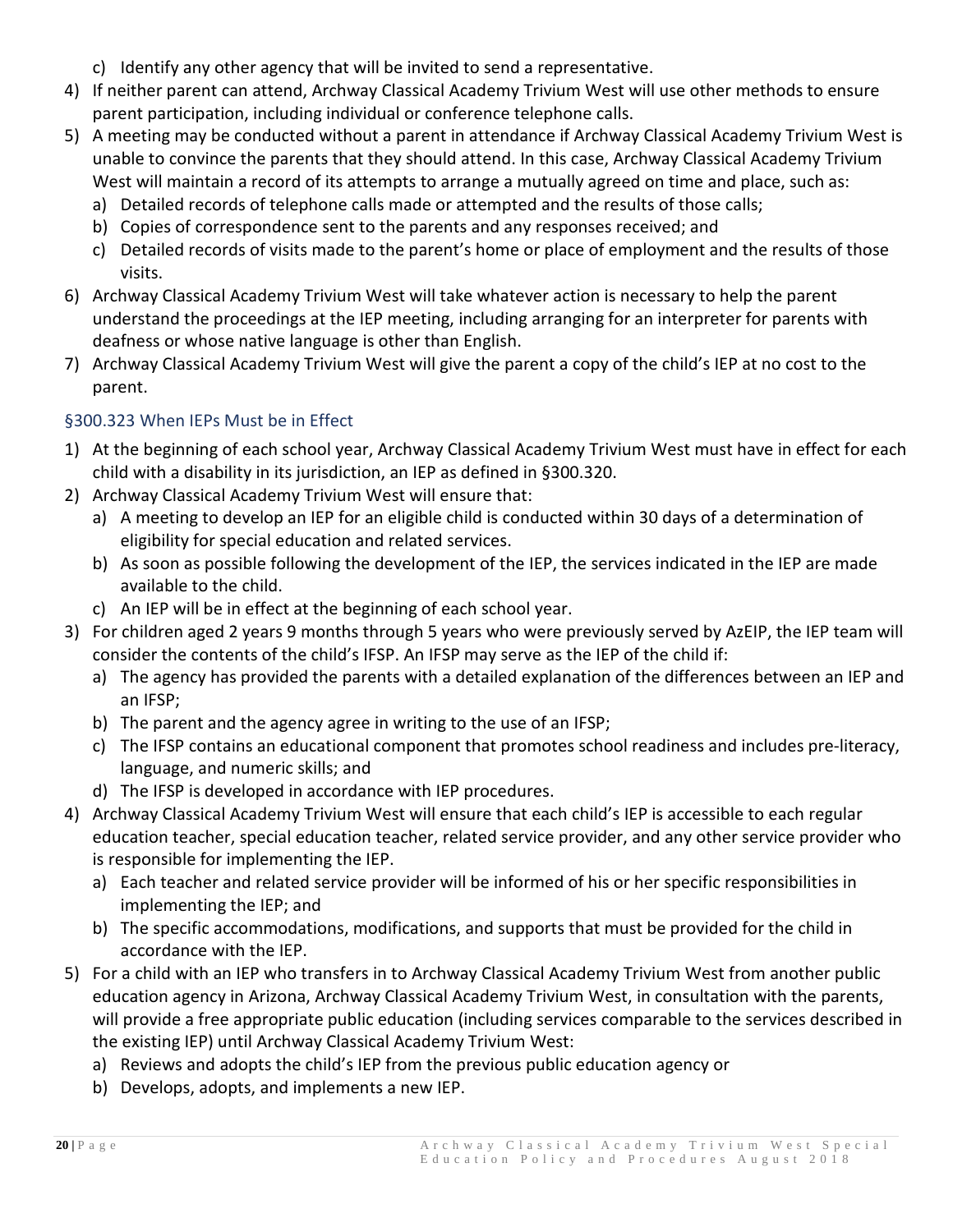- 6) For a child with an IEP who transfers in to Archway Classical Academy Trivium West from another state, Archway Classical Academy Trivium West, in consultation with the parents, will provide a free appropriate public education (including services comparable to the services described in the existing IEP) until Archway Classical Academy Trivium West:
	- a) Conducts an evaluation for eligibility for special education in Arizona or determines that such an evaluation is unnecessary; and
	- b) Develops, adopts, and implements a new IEP, if appropriate.
- 7) To facilitate the transition of a child enrolling from another public education agency, either from within or from outside of Arizona, Archway Classical Academy Trivium West will take reasonable steps to promptly obtain the child's education records, including all records pertaining to special education, from the previous public education agency in which the child was enrolled.
- 8) When a records request is received from another pubic agency, from either within or outside of Arizona, Archway Classical Academy Trivium West will promptly respond to the request.

# <span id="page-21-0"></span>§300.324 Development, Review, and Revision of an IEP

- 1) In developing each child's IEP, the IEP team will consider:
	- a) The strengths of the child and the concerns of the parents for enhancing the education of their child;
	- b) The results of the initial or most recent evaluation of the child; and
	- c) The academic, developmental, and functional needs of the child.
- 2) In consideration of special factors, the IEP team must:
	- a) In the case of a child whose behavior impedes his or her learning or that of others, consider the use of positive behavioral interventions and supports and other strategies to address that behavior;
	- b) In the case of a child with limited English proficiency, consider the language needs of the child as those needs relate to the child's IEP;
	- c) In the case of a child who is blind or visually impaired, provide for instruction in Braille and the use of Braille unless the IEP team determines, after an evaluation of the child's reading and writing skills, needs, and appropriate reading and writing media (including an evaluation of the child's future needs for instruction in Braille or the use of Braille) that instruction in Braille or the use of Braille is not appropriate for the child;
	- d) Consider the communication needs of the child, and in the case of a child who is deaf or hard of hearing, consider the child's language and communication needs, opportunities for direct communication with peers and professional personnel in the child's language and communication mode, academic levels and full range of needs, including opportunities for direct instruction in the child's language and communication mode;
	- e) Consider whether the child requires assistive technology devices and services.
- 3) The regular education teacher of a child with a disability, as a member of the IEP team, must, to the extent appropriate, participate in the development, review, and revision of the child's IEP, including the determination of:
	- a) Appropriate positive behavioral interventions and strategies for the child; and
	- b) Supplementary aids and services, program modifications, and/or supports for school personnel that will be provided for the child, consistent with §300.320(a)(4).
- 4) In making changes to the IEP after the annual IEP meeting, the parent and Archway Classical Academy Trivium West may agree to amend the IEP without a meeting to make those changes and instead, develop a written document to amend or modify the child's current IEP. Archway Classical Academy Trivium West must:
	- a) Inform all members of the child's IEP team of those changes and
	- b) Upon request, provide the parents with the revised copy of the IEP.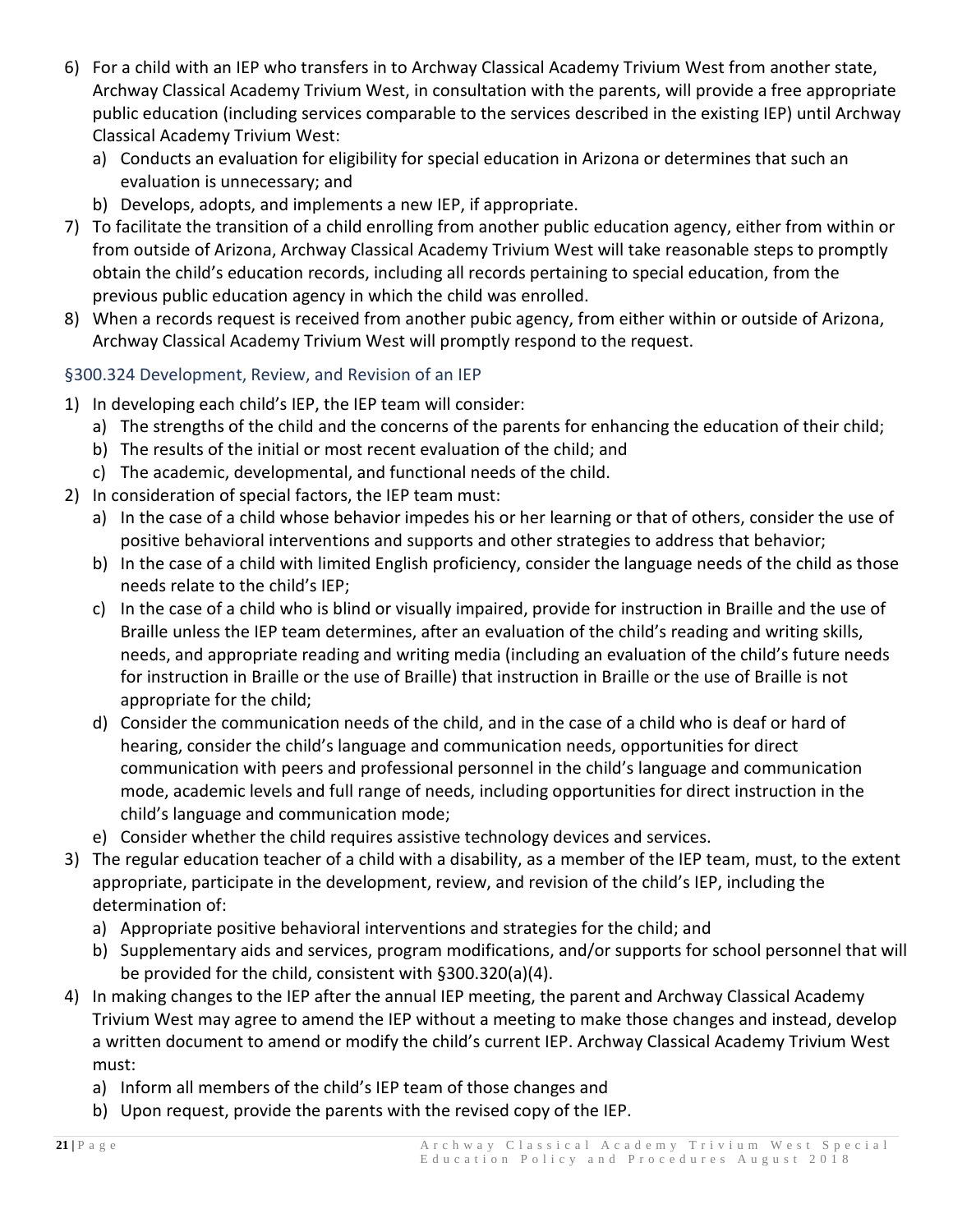- 5) To the extent possible, Archway Classical Academy Trivium West will encourage the consolidation of evaluation, reevaluation, and IEP meetings for a child.
- 6) Archway Classical Academy Trivium West will ensure that the IEP team reviews the child's IEP periodically, but not less than annually, to determine if goals are being achieved and revises the IEP, when appropriate, to address:
	- a) Any lack of expected progress toward the annual goals and in the general education curriculum, if appropriate;
	- b) The results of any reevaluation;
	- c) Information about the child provided to, or by, the parents;
	- d) The child's anticipated needs, or other matters.
- 7) If a participating agency other than Archway Classical Academy Trivium West fails to provide the transition services in an IEP, Archway Classical Academy Trivium West must reconvene the IEP team to identify alternative strategies to meet the child's transition outcomes.

# <span id="page-22-0"></span>§300.325 Private School Placements by Archway Classical Academy Trivium West

- 1) Before Archway Classical Academy Trivium West places a child with a disability in a private school or facility, Archway Classical Academy Trivium West must initiate and conduct a meeting to develop an IEP for the child and ensure that a representative of the private school or facility attends the meeting in person or by conference call.
- 2) Subsequent IEP reviews may be initiated and conducted by the private school at the discretion of Archway Classical Academy Trivium West. However, Archway Classical Academy Trivium West must ensure that:
	- a) The parents and Archway Classical Academy Trivium West representative are involved in any decisions about the child's IEP; and
	- b) They agree to any proposed changes in the IEP before those changes are implemented.
- 3) Archway Classical Academy Trivium West remains responsible for ensuring FAPE to a child placed by Archway Classical Academy Trivium West in a private school or facility.

# <span id="page-22-1"></span>§300.327 Educational Placements

Archway Classical Academy Trivium West must ensure that the parents of a child with a disability are members of any group that makes decisions on the educational placement of their child.

# <span id="page-22-2"></span>AAC R7-2-401.G Individualized Education Program (IEP)

- 1) Archway Classical Academy Trivium West shall establish, implement, and make available to its schoolbased personnel and parents written procedures for the development, implementation, review, and revision of IEPs.
- 2) Procedures for IEPs shall meet the requirements of the IDEA and its regulations, the state statutes, and the State Board of Education rules.
- 3) Procedures shall include the incorporation of Arizona academic standards as adopted by the State Board of Education into the development of each IEP and address grade-level expectations and grade-level content instruction.
- 4) Each IEP of a student with a disability shall be developed in accordance with IDEA and its regulations, state statutes, and State Board of Education rules. If appropriate to meet the needs of a student and to ensure access to the general curriculum, an IEP team may include specially designed instruction in the IEP that may be delivered in a variety of educational settings by a general education teacher or other certificated personnel provided that certificated special education personnel are involved in the planning, progress monitoring, and when appropriate, the delivery of the specially designed instruction.
- 5) Each student with a disability who has an IEP shall participate in the state assessment system. Students with disabilities can test with or without accommodations or modifications as indicated in the student's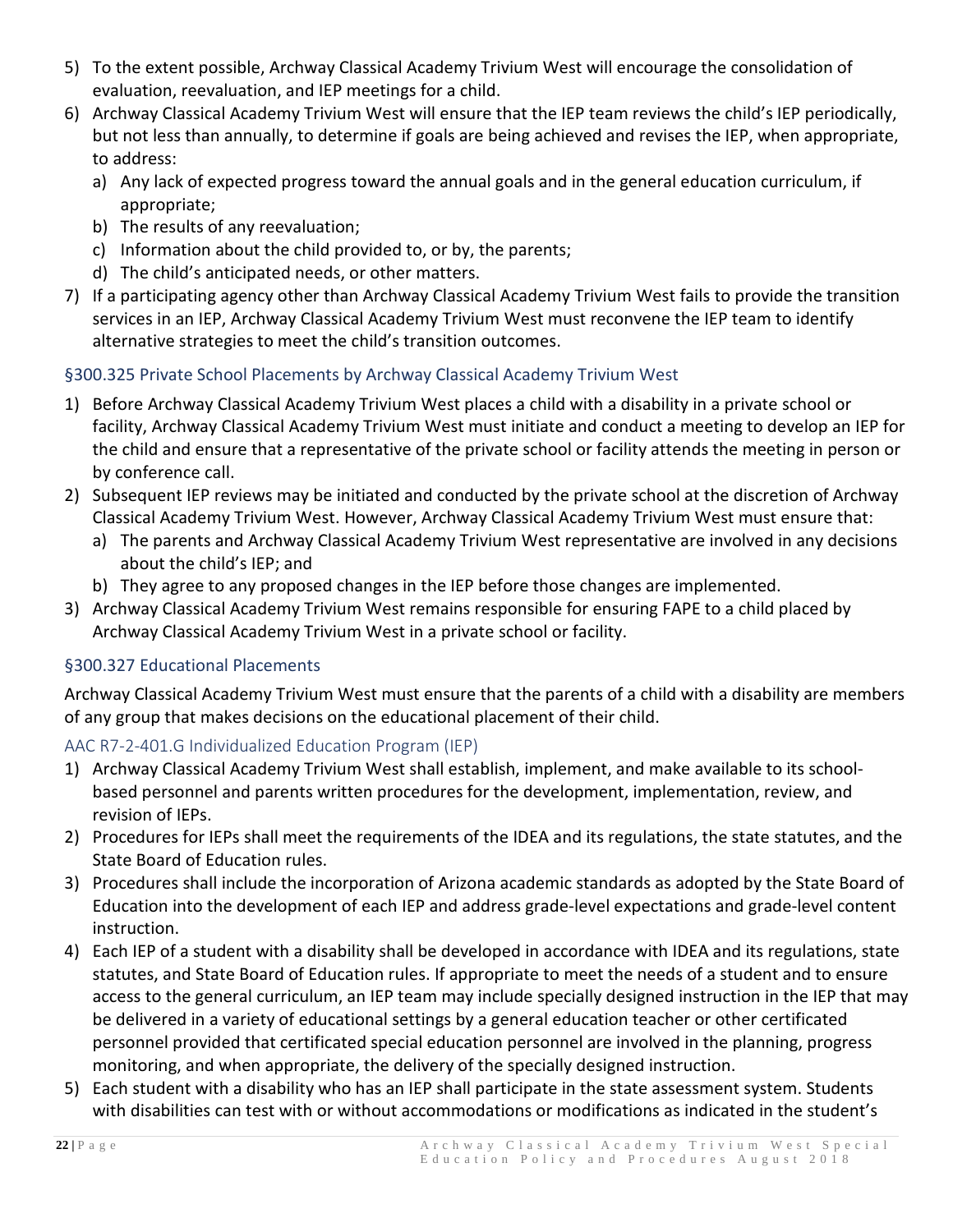IEP. Students who are determined to have a significant cognitive disability based on the established eligibility criteria will be assessed with the state's alternate assessments as determined by the IEP team.

- 6) A meeting of the IEP team shall be conducted to review and revise each student's IEP at least annually, or more frequently if the student's progress substantially deviates from what was anticipated. Archway Classical Academy Trivium West shall provide written notice of the meeting to the parents of the student to ensure that parents have the opportunity to participate in the meeting. After the annual review, Archway Classical Academy Trivium West and parent may agree not to convene an IEP team meeting for the purposes of making changes, and instead may develop a written document to amend or modify the student's current IEP.
- 7) A parent or Archway Classical Academy Trivium West may request in writing a review of the IEP, and shall identify the basis for requesting review. Such review shall take place within 45 school days of the receipt of the request at a mutually agreed upon date and time.

# <span id="page-23-1"></span><span id="page-23-0"></span>**Procedural Safeguards Policy & Procedures**

#### **POLICY**

Archway Classical Academy Trivium West will establish, maintain, and implement procedural safeguards that meet the requirements of §§300.500 through 300.536 of the IDEA regulations.

## PROCEDURES

## <span id="page-23-3"></span><span id="page-23-2"></span>§300.501 Opportunity to Examine Records; Parent Participation in Meetings

- 1) Archway Classical Academy Trivium West will ensure that the parents of a child with a disability shall be given an opportunity to inspect and review all education records with respect to the identification, evaluation, educational placement, and the provision of FAPE to the child.
- 2) Archway Classical Academy Trivium West will ensure that the parents of a child with a disability shall:
	- a) Be given an opportunity to participate in meetings with respect to the identification, evaluation, educational placement, and the provision of FAPE to the child.
	- b) Be provided notice consistent with §300.322 to ensure they have the opportunity to participate in meetings.
	- c) Be members of any group that makes decisions on the educational placement of their child.
- 3) If neither parent can participate in a meeting in which a decision is to be made relating to the educational placement of their child, Archway Classical Academy Trivium West must use other methods to ensure their participation, including individual or conference telephone calls, or video conferencing.
- 4) A placement decision may be made by a group without the involvement of the parent, if Archway Classical Academy Trivium West is unable to obtain the parent's participation and has maintained a record of its attempts to ensure their involvement.

# <span id="page-23-4"></span>§300.502 Independent Educational Evaluation

- 1) The parents of a child with a disability have the right to obtain an independent educational evaluation of their child. Archway Classical Academy Trivium West must provide to parents, upon request for an independent educational evaluation:
	- a) Information about where an independent educational evaluation may be obtained; and
	- b) Archway Classical Academy Trivium West's criteria applicable for independent educational evaluations. Archway Classical Academy Trivium West's criteria for the independent educational evaluation must be the same as the criteria Archway Classical Academy Trivium West uses when it conducts an evaluation, to the extent consistent with the parent's right to an evaluation.
- 2) A parent has the right to an independent educational evaluation at public expense if the parent disagrees with an evaluation obtained by Archway Classical Academy Trivium West. If a parent requests an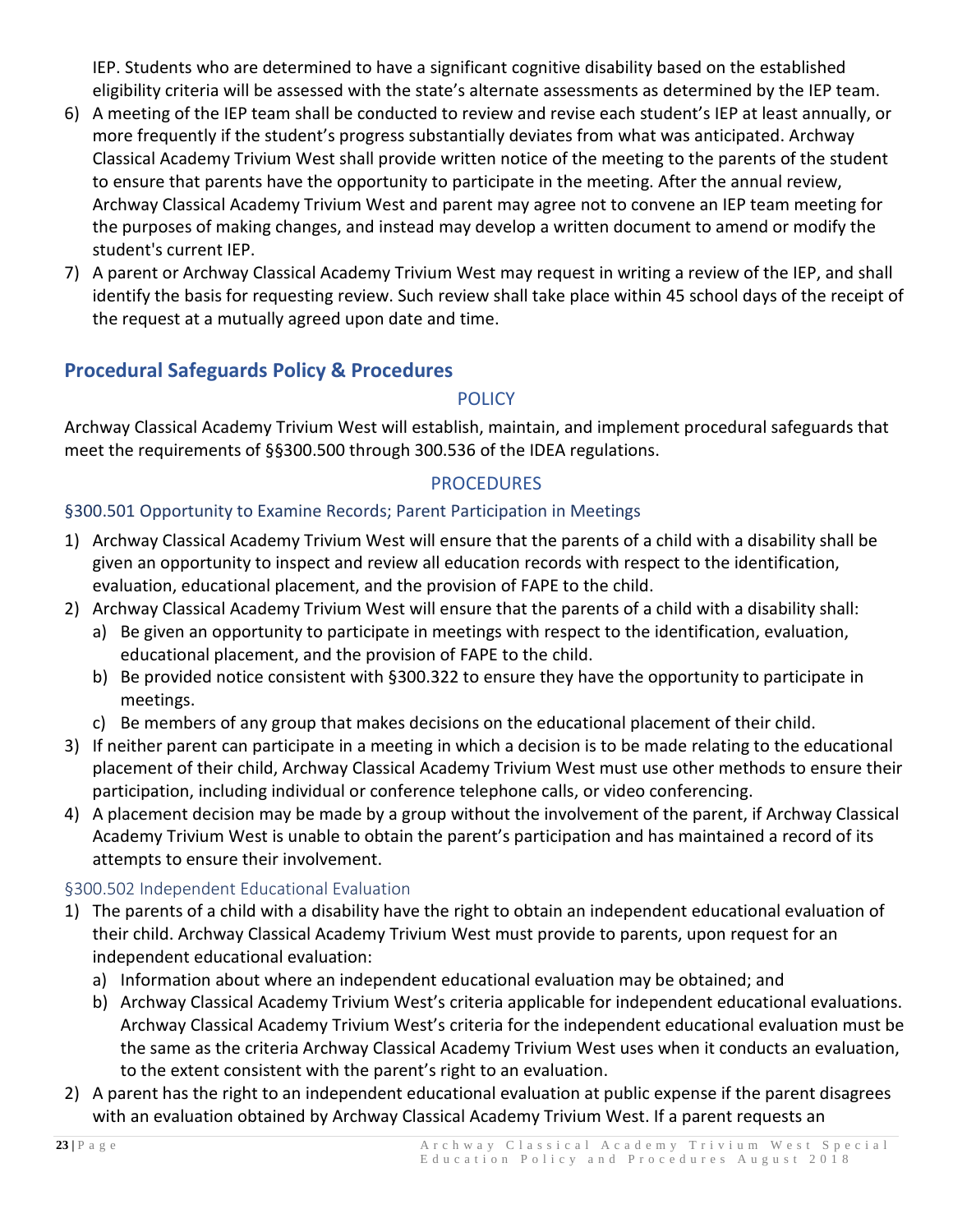independent educational evaluation at public expense, Archway Classical Academy Trivium West must, without unnecessary delay, either:

- a) File for a due process hearing to show that its evaluation is appropriate; or
- b) Ensure that an independent educational evaluation is provided at public expense, unless Archway Classical Academy Trivium West demonstrates in a hearing that the evaluation obtained by the parent did not meet criteria.
- 3) If a due process hearing decision is that Archway Classical Academy Trivium West's evaluation is appropriate, the parent still has the right to an independent educational evaluation, but not at public expense.
- 4) If a parent requests an independent educational evaluation, Archway Classical Academy Trivium West may ask for the parent's reasons for the objections, but may not require the parent to provide an explanation and may not unreasonably delay either providing the independent educational evaluation at public expense or filing a request for due process to defend its evaluation.
- 5) A parent is entitled to only one independent educational evaluation at public expense each time Archway Classical Academy Trivium West conducts an evaluation with which the parent disagrees.
- 6) The results of any independent educational evaluation that is obtained by or provided to Archway Classical Academy Trivium West:
	- a) Must be considered by Archway Classical Academy Trivium West if it meets agency criteria in any decision with respect to the provision of FAPE to the child; and
	- b) May be presented by any party as evidence in a due process hearing.
- 7) If a hearing officer requests an independent educational evaluation as part of a due process hearing, the cost of the evaluation must be at public expense.

# <span id="page-24-0"></span>§300.503 Prior Notice by Archway Classical Academy Trivium West; Content of Notice

- 1) Written notice must be given to the parents of a child with a disability a reasonable time before Archway Classical Academy Trivium West:
	- a) Proposes to initiate or change the identification, evaluation, or educational placement of the child or the provision of FAPE to the child; or
	- b) Refuses to initiate or change the identification, evaluation, or educational placement of the child or the provision of FAPE to the child.
- 2) The notice must include:
	- a) A description of the action proposed or refused by Archway Classical Academy Trivium West;
	- b) An explanation of why the agency proposes or refuses to take the action;
	- c) A description of each evaluation procedure, assessment, record, or report Archway Classical Academy Trivium West used as a basis for the proposed or refused action;
	- d) A statement that the parents of a child with a disability have protection under the procedural safeguards of this part, and if this notice is not an initial referral for evaluation, how a copy of a description of the procedural safeguards can be obtained;
	- e) Sources for parents to contact to obtain assistance in understanding the provisions of this part;
	- f) A description of other options that the IEP team considered and the reasons why those options were rejected;
	- g) A description of other factors that are relevant to Archway Classical Academy Trivium West's proposal or refusal.
- 3) The notice must be written in language understandable to the general public and provided in the native language or other mode of communication used by the parent.
- 4) If the native language or other mode of communication used by the parent is not a written language, Archway Classical Academy Trivium West must ensure: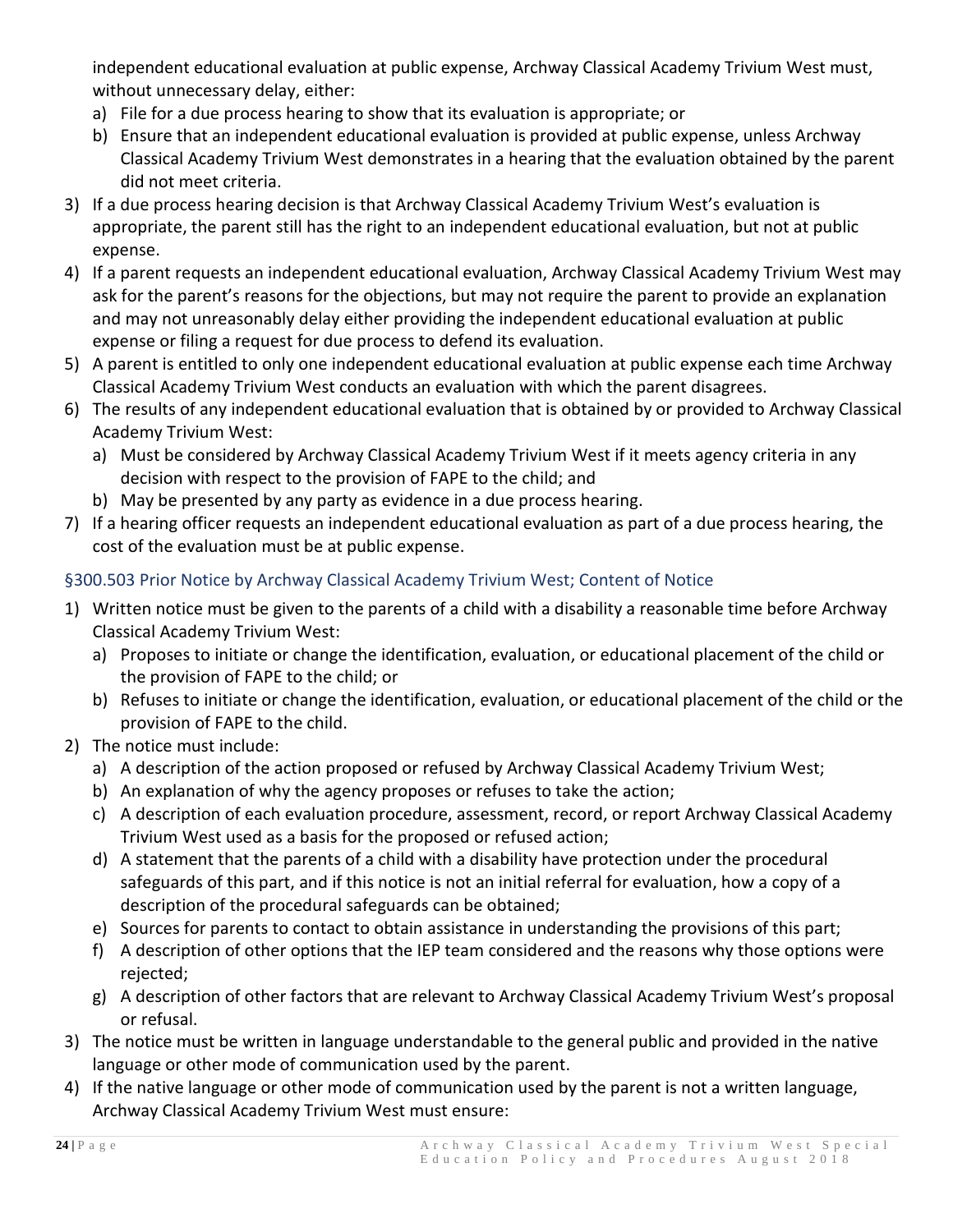- a) The notice is translated orally or by other means to the parent in his or her native language or other mode of communication;
- b) That the parent understands the content of the notice;
- c) That there is written evidence of these requirements.

## <span id="page-25-0"></span>§300.504 Procedural Safeguards Notice

- 1) A copy of the procedural safeguards available to the parent of a child with a disability must be given to the parents only one time a school year, except that a copy also must be given to the parents:
	- a) Upon initial referral or parent request for evaluation;
	- b) Upon receipt of a first complaint to the State or first request for a due process hearing in a school year;
	- c) When a disciplinary change of placement/removal has been initiated; or
	- d) Upon request by a parent.
- 2) The procedural safeguards notice must include a full explanation of all the procedural safeguards available under §300.148, §§300.151–300.153, §300.300, §§300.502–300.503, §§300.505–300.515, §300.520, §§300.530–300.536, and §§300.610–300.625 relating to:
	- a) Independent educational evaluations;
	- b) Prior written notice;
	- c) Parental consent;
	- d) Access to education records;
	- e) Opportunity to present and resolve complaints through the due process hearing and State complaint procedures, including;
		- i) The time period in which to file a complaint;
		- ii) The opportunity for Archway Classical Academy Trivium West to resolve the complaint;
		- iii) The difference between due process hearing and State complaint procedures, jurisdictions, issues that may be raised, timelines, and relevant procedures.
	- f) The availability of mediation;
	- g) The child's placement during the due process hearing;
	- h) Procedures for students subjected to placement in an interim alternative educational setting;
	- i) Requirements for unilateral placements by parents of children in private schools at public expense;
	- j) Due process hearings including requirements for disclosure of evaluation results and recommendations;
	- k) Civil actions, including timelines; and
	- l) Attorney fees.
- 3) This notice must meet the same requirements for understandable language as for the written prior notice described in §300.503.

#### <span id="page-25-1"></span>§300.505 Electronic Mail

The parent of a child with a disability may elect to receive required notices by an electronic mail communication if Archway Classical Academy Trivium West makes that option available.

#### <span id="page-25-2"></span>§300.506 Mediation

- 1) Archway Classical Academy Trivium West will establish procedures to allow parties to dispute (including those matters arising prior to a request for a due process hearing) to resolve disputes through mediation. Procedures will ensure that the mediation process:
	- a) Is voluntary on the part of the parties;
	- b) Is not used to deny or delay a parent's right to a due process hearing or any other right under the IDEA; and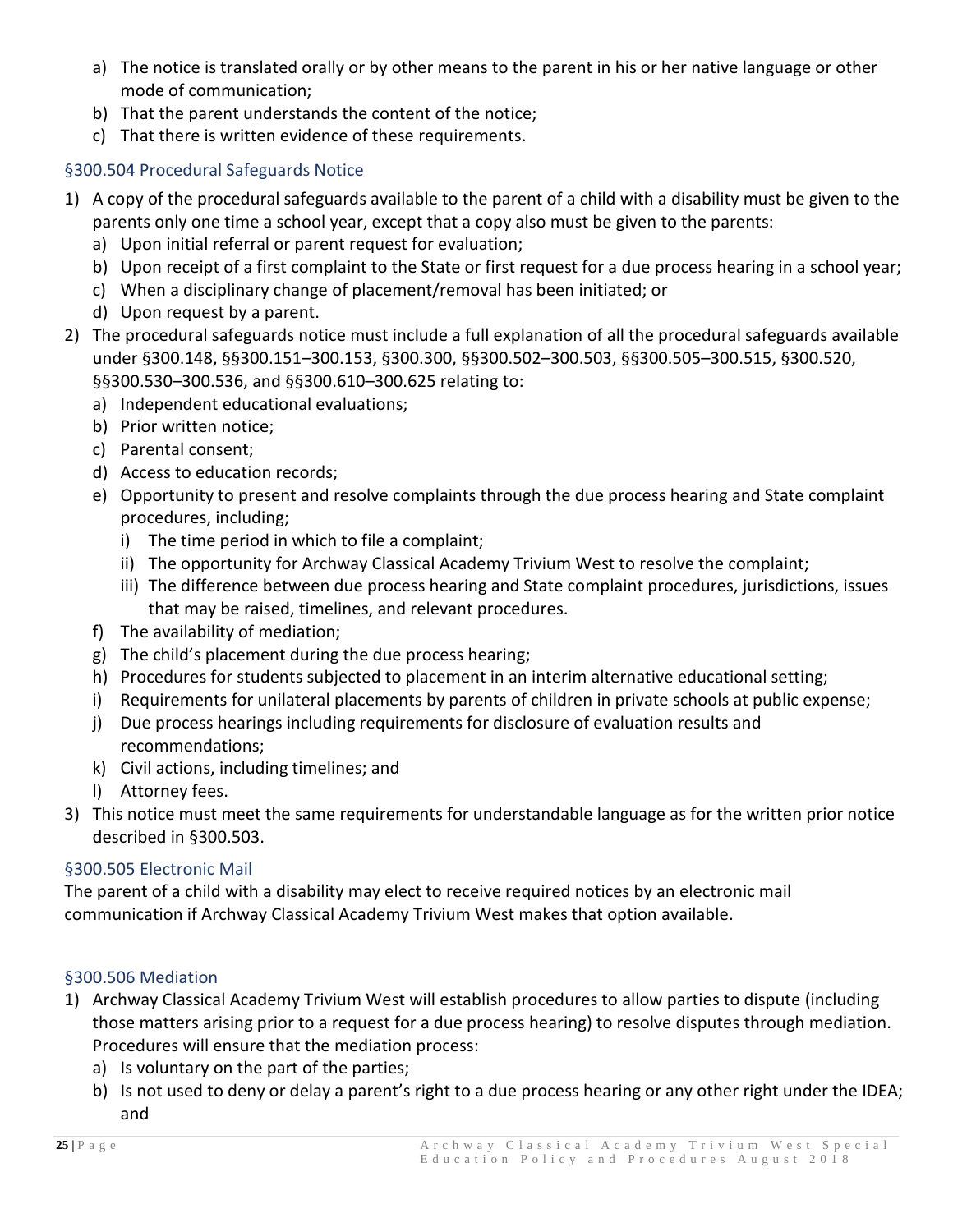- c) Is conducted by a qualified and impartial mediator who is trained in effective mediation techniques.
- 2) Archway Classical Academy Trivium West may establish procedures to offer parents and schools that choose not to use mediation an opportunity to meet at a time and location convenient to the parties with a disinterested party:
	- a) Who is under contract with an appropriate alternative dispute resolution entity, a parent training and information center, or community parent resource center; and
	- b) Who would explain the benefits of and encourage the mediation process to the parents.

## <span id="page-26-0"></span>§300.507 Filing a Due Process Complaint

- 1) A parent or Archway Classical Academy Trivium West may file a request for a due process hearing relating to the identification, evaluation, or educational placement of a child with a disability.
- 2) The request for a due process hearing must allege a violation that occurred not more than two years before the date the parent or Archway Classical Academy Trivium West knew or should have known about the alleged violation.
- 3) Archway Classical Academy Trivium West must inform the parent of any free or low cost legal and other relevant services available in the area upon parent request.

## <span id="page-26-1"></span>§300.508 Due Process Complaint (Hearing)

- 1) Archway Classical Academy Trivium West will have procedures that require either party, or the attorney representing a party, to provide to the other party a confidential due process complaint.
- 2) The party filing the notice for a hearing must forward a copy of the request to the State.
- 3) The due process hearing complaint must include the following in order for the complaint to be heard:
	- a) The name of the child;
	- b) The residential address of the child;
	- c) The school of attendance;
	- d) A description of the nature of the problem of the child relating to the proposed or refused initiation or change, including facts relating to the problem; and
	- e) A proposed resolution of the problem to the extent known and available to the party at the time.
- 4) The due process complaint will be deemed sufficient unless the party receiving the complaint notifies the hearing officer and the other party in writing, within 15 days of receipt of the complaint, that it believes the complaint does not meet the content requirements.
- 5) Within five days of receipt of notice, the hearing officer must determine whether the complaint meets the requirements and notify the parties, in writing, of that determination.
- 6) A party may amend its due process complaint only if:
	- a) The other party consents in writing and is given an opportunity to resolve the complaint through the resolution process; or
	- b) The hearing officer grants permission, but in no case is it amended later than five days before the due process hearing begins.
- 7) If a party files an amended complaint, the relevant timelines begin again.
- 8) If Archway Classical Academy Trivium West has not sent a prior written notice to the parent regarding the subject matter contained in the due process complaint, it must do so within 10 days of receiving the complaint.
- 9) Within 10 days of receiving the complaint, the receiving party will send to the other party a response that specifically addresses the issues raised in the due process complaint.

#### <span id="page-26-2"></span>§300.510 Resolution Process

1) Within 15 days of receiving the notice of the parent's due process complaint and prior to the initiation of a due process hearing, Archway Classical Academy Trivium West must convene a meeting with the parent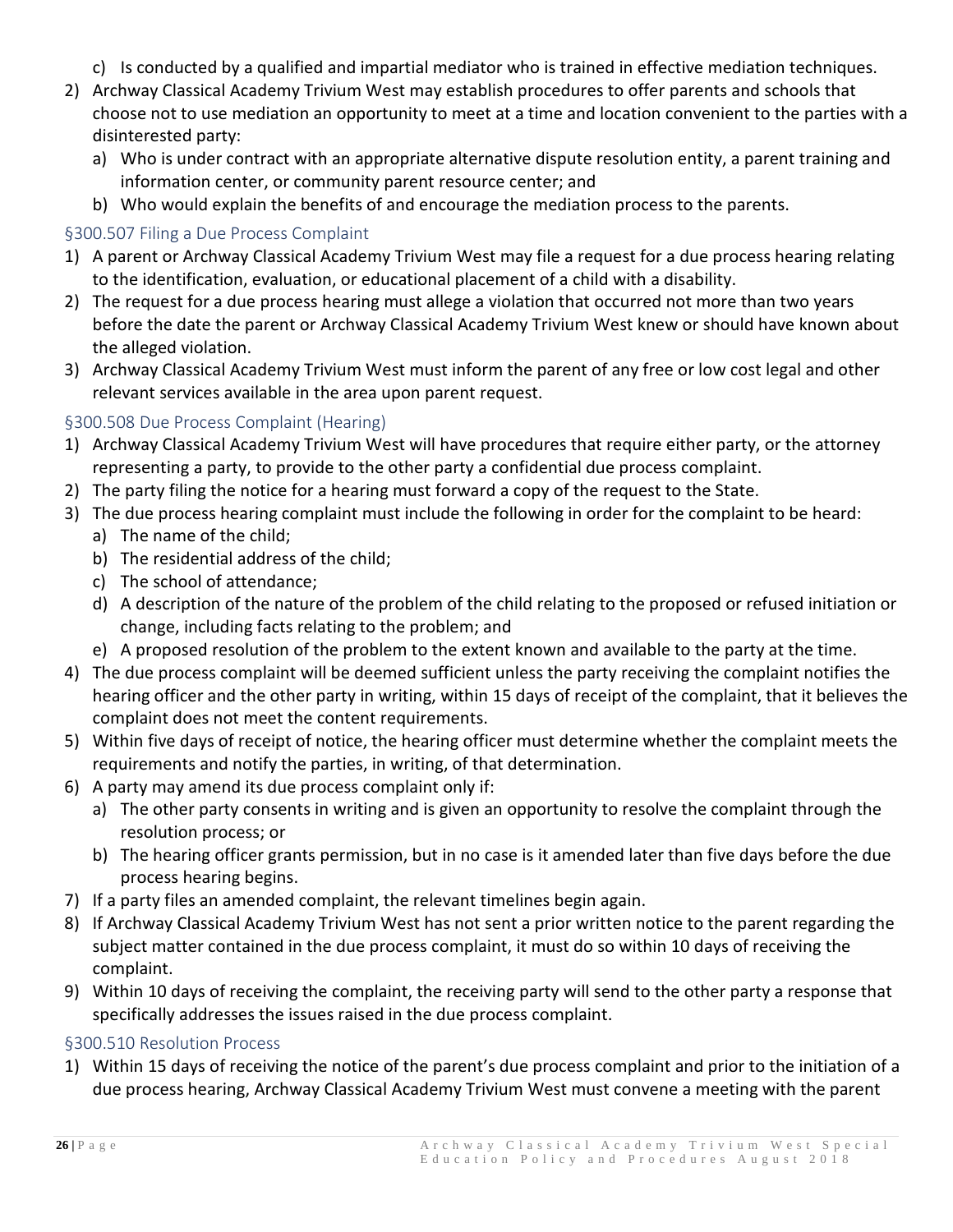and the relevant members of the IEP team who have specific knowledge of the facts identified in the complaint that:

- a) Includes a representative of Archway Classical Academy Trivium West who has agency decision-making authority;
- b) May not include an attorney of Archway Classical Academy Trivium West unless the parent is accompanied by an attorney.
- 2) The purpose of the meeting is for the parent of the child to discuss the due process complaint and the factual basis of the complaint so Archway Classical Academy Trivium West has the opportunity to resolve the dispute.
- 3) The resolution meeting need not be held if:
	- a) The parent and Archway Classical Academy Trivium West agree in writing to waive the meeting; or
	- b) The parent and Archway Classical Academy Trivium West agree to use the mediation process.
- 4) The parent and Archway Classical Academy Trivium West determine the relevant IEP team members to attend the meeting.
- 5) If Archway Classical Academy Trivium West has not resolved the complaint to the satisfaction of the parent within 30 days of the receipt of the complaint, the due process hearing may occur. The timeline for issuing a final decision begins at the end of this 30-day period.
- 6) The failure of the parent to participate in the resolution meeting that has not been mutually agreed to be waived will delay the timelines for the resolution process and due process hearing until the meeting is held.
- 7) If Archway Classical Academy Trivium West is unable to obtain the participation of the parent after reasonable efforts have been made and documented, Archway Classical Academy Trivium West may, at the end of the 30-day period, request that the hearing officer dismiss the parent's due process complaint.
- 8) If Archway Classical Academy Trivium West fails to hold the resolution meeting within 15 days of receiving the complaint or fails to participate in the meeting, the parent may request that the hearing officer begin the hearing timeline.
- 9) The 45-day timeline for the due process hearing starts the day after:
	- a) Both parties agree in writing to waive the resolution meeting; OR
	- b) After either the mediation or resolution meeting starts but before the end of the 30-day resolution period, the parties agree in writing that no agreement is possible; OR
	- c) If both parties agree in writing to continue the mediation at the end of the 30-day resolution period, but later, one party withdraws from the mediation process.
- 10) If a resolution is reached at the meeting, the parties must execute a legally binding agreement that is:
	- a) Signed by both the parent and Archway Classical Academy Trivium West representative who has authority to legally bind the agency; and
	- b) Enforceable in any state court of competent jurisdiction or in a district court of the United States.
- 11) Either party may void the agreement within 3 business days of the agreement's execution.

# <span id="page-27-0"></span>§300.518 Child's Status during Proceedings

- 1) The child involved in the due process hearing complaint must remain in his or her current educational placement:
	- a) Unless a discipline appeal has been filed as provided in §300.533;
	- b) During the pendency of any administrative or judicial proceeding regarding a due process complaint notice requesting a due process hearing under §300.507; or
	- c) Unless Archway Classical Academy Trivium West and parents of the child agree otherwise.
- 2) If the complaint involves an application for initial admission to public school, the child, with the consent of the parents, must be placed in the public school until the completion of all the proceedings.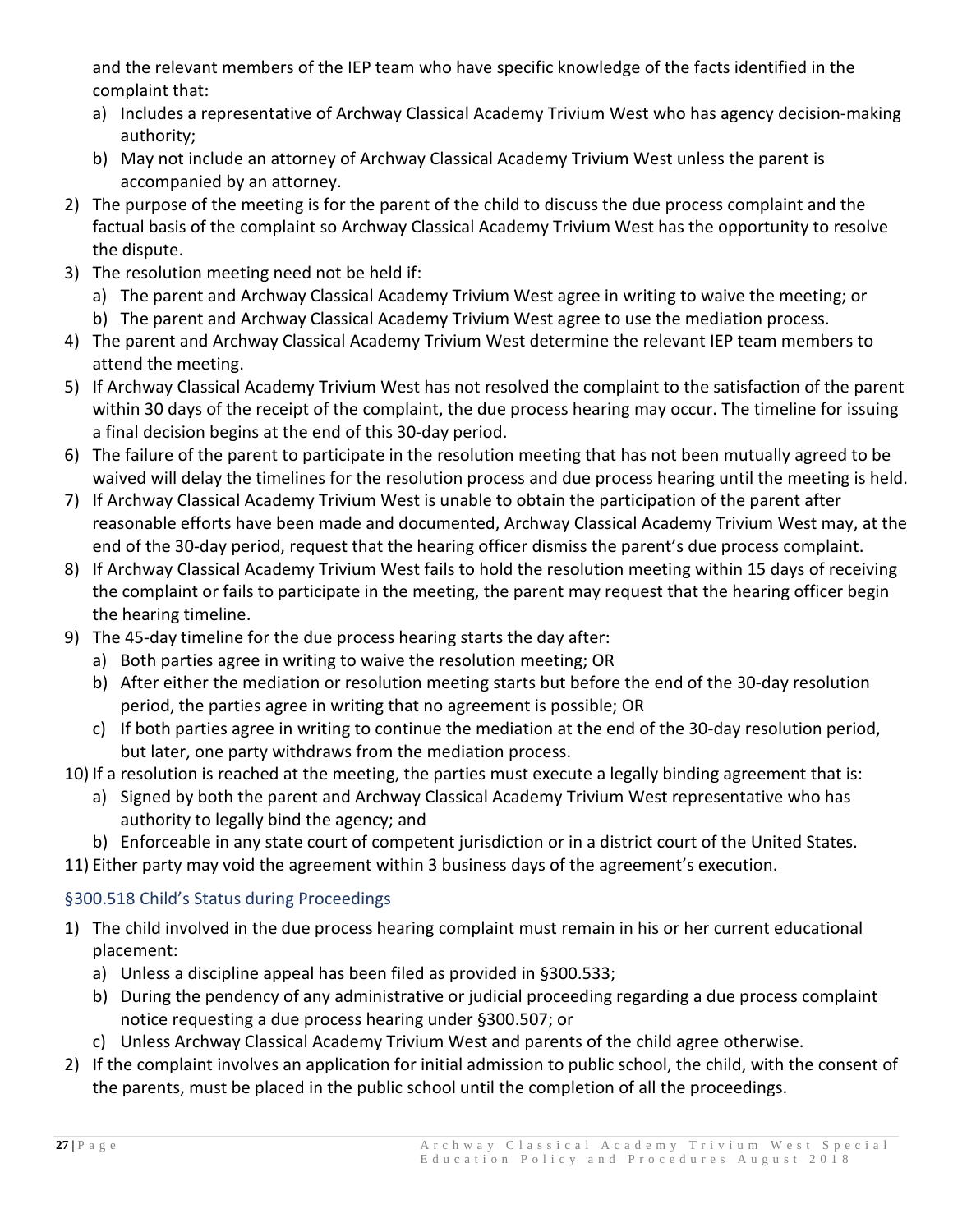- 3) If the complaint involves an application for initial services for a child who has turned 3 and is transitioning from Part C to Part B, Archway Classical Academy Trivium West is not required to provide the Part C services the child had been receiving. If the child is found eligible for special education and related services under Part B and the parent consents to the initial provision of services under §300.300(b), then Archway Classical Academy Trivium West must provide those services that are not in dispute.
- 4) If the hearing officer agrees with the child's parents that a change of placement is appropriate, that placement must be treated as an agreement between the State and parent for the purposes of (1)(c) of this section.

# <span id="page-28-0"></span>§300.519 Surrogate Parents

- 1) Archway Classical Academy Trivium West will ensure that the rights of a child are protected by assigning an individual to act as a surrogate for the parents when:
	- a) No parent can be identified;
	- b) After reasonable efforts are made, no parent can be located;
	- c) The child is a ward of the State (with no foster parent); or
	- d) The child is an unaccompanied homeless youth as defined by the McKinney-Vento Homeless Assistance Act;
- 2) Archway Classical Academy Trivium West will have a method for determining when a surrogate parent is needed and for making surrogate parent assignments.
- 3) Archway Classical Academy Trivium West will ensure that a person selected as a surrogate parent:
	- a) Is not an employee of the State, Archway Classical Academy Trivium West, or any other agency that is involved in the education or care of the child;
	- b) Has no personal or professional interest that conflicts with the interest of the child the surrogate parent represents; and
	- c) Has knowledge and skills that ensure adequate representation of the child.
- 4) In the case of an unaccompanied homeless youth, appropriate staff of emergency shelters, transitional shelters, independent living programs, and street outreach programs may be appointed as temporary surrogate parents until a surrogate parent can be appointed that meets all the requirements of this section.

# <span id="page-28-1"></span>§300.520 Transfer of Parental Rights at Age of Majority

- 1) When a child with a disability reaches age 18, unless that child has been determined to be incompetent:
	- a) Archway Classical Academy Trivium West will provide any notice required by the IDEA regulations to both the child and the parents; and
	- b) All rights accorded to parents under Part B of the Act transfer to the child.
- 2) When the rights are transferred, Archway Classical Academy Trivium West will provide notice to the child and parent of the transfer of rights.

# <span id="page-28-2"></span>AAC R7-2-401.I Procedural Safeguards

- 1) Archway Classical Academy Trivium West shall establish, implement, and make available to school-based personnel and parents of students with disabilities written procedures to ensure children with disabilities and their parents are afforded the procedural safeguards required by federal statute and regulation and state statute. These procedures shall include dissemination of information to parents about Archway Classical Academy Trivium West's and the state's dispute resolution options.
- 2) In accordance with the requirements of IDEA, prior written notice shall be provided to the parents of a child within a reasonable time after Archway Classical Academy Trivium West proposes to initiate or change, or refuses to initiate or change, the identification, evaluation, educational placement or the provision of FAPE to the child, but before the decision is implemented.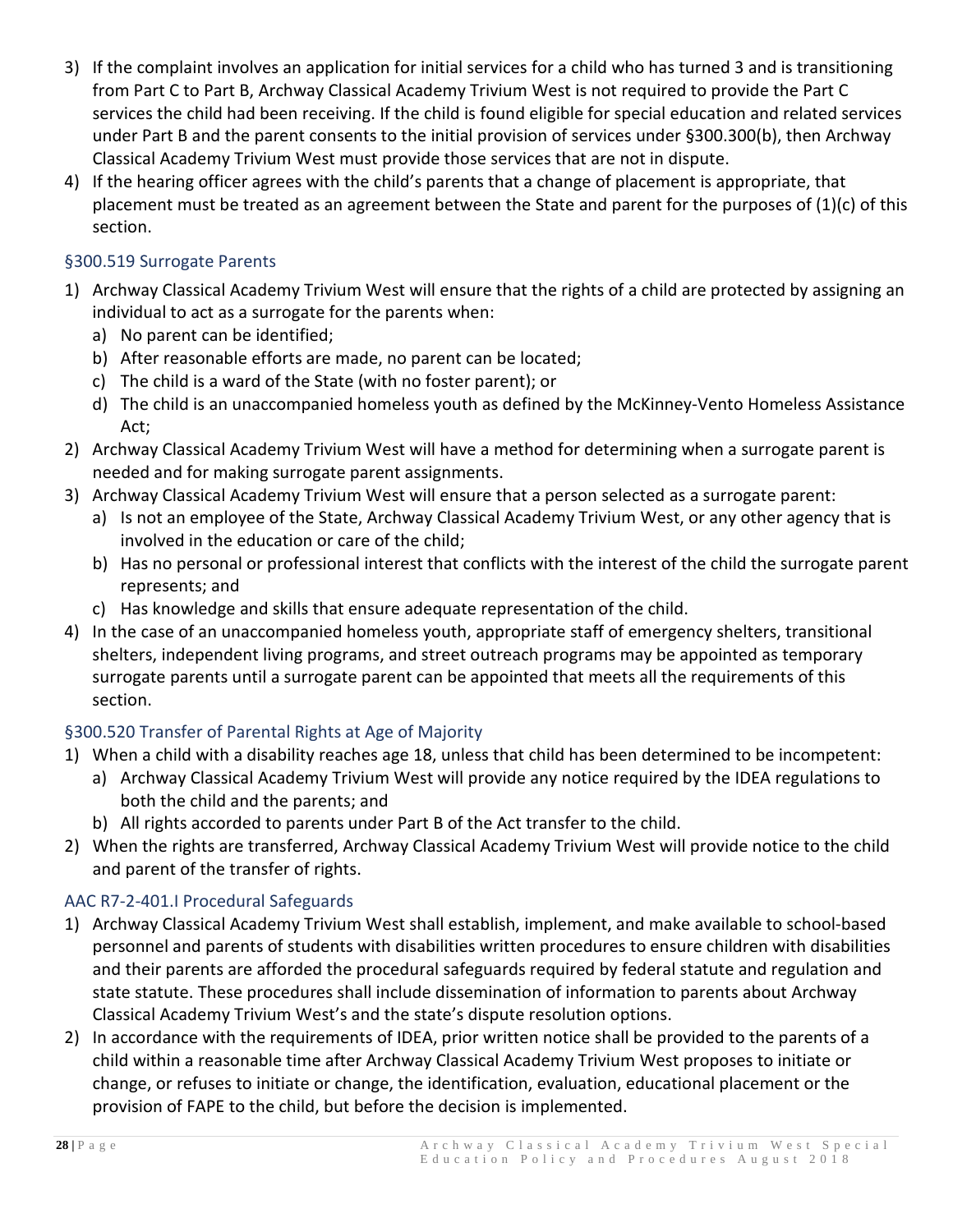# <span id="page-29-1"></span><span id="page-29-0"></span>**Discipline Policy & Procedures**

#### **POLICY**

A child with a disability may be disciplined for a violation of the student code of conduct, including removal from his or her current placement to an appropriate interim alternative educational setting, another setting, suspension, or expulsion in accordance with IDEA Regulations §§300.530 through 300.536.

#### PROCEDURES

#### <span id="page-29-3"></span><span id="page-29-2"></span>§300.530 Authority of School Personnel

- 1) On a case-by-case basis and in consideration of any unique circumstances, school personnel may remove a child with a disability who violates a student code of conduct from his or her current placement to an appropriate interim alternative educational setting, another setting, or suspension, for not more than 10 consecutive school days (to the extent those alternatives are applied to children without disabilities), and for additional removals of not more than 10 consecutive school days in that same school year for separate incidents of misconduct, as long as those removals do not constitute a change of placement under §300.536.
- 2) After a child with a disability has been removed from his or her current placement for 10 school days in the same school year, during any subsequent days of removal, Archway Classical Academy Trivium West must provide services to the extent required to:
	- a) Enable the child to continue to participate in the general education curriculum, although in another setting, and to progress toward meeting his/her IEP goals; and
	- b) Receive, as appropriate, a functional behavioral assessment, behavioral intervention services, and modifications that are designed to address the behavior violation so that it does not recur.
- 3) Archway Classical Academy Trivium West is only required to provide services during periods of removal to a child with a disability who has been removed from his or her current placement for 10 days or less in that school year, if it provides services to nondisabled children similarly removed.
- 4) After a child with a disability has been removed from his or her current placement for 10 school days and the current removal is for not more than 10 consecutive school days and not a change of placement, school personnel, in consultation with at least one of the child's teachers, determine the extent to which services are needed, so as to enable the child to continue to participate in the general education curriculum and to progress toward meeting the IEP goals.
- 5) If the removal is a change in placement, the child's IEP team determines the appropriate services.
- 6) Within 10 school days of any decision to change the placement of a child with a disability because of a violation of a code of student conduct, Archway Classical Academy Trivium West, the parent(s), and relevant members of the IEP team must review all relevant information in the student's file, the IEP, teacher observations, and any relevant information to determine:
	- a) If the conduct was caused by, or had a direct and substantial relationship to, the child's disability; or
	- b) If the conduct in question was the direct result of the public education agency's failure to implement the IEP.
- 7) The conduct must be determined to be a manifestation of the disability if either (6)(a) or (b) occurred, and if the IEP was not implemented, Archway Classical Academy Trivium West must take immediate steps to remedy that deficiency.
- 8) If Archway Classical Academy Trivium West, the parent(s), and relevant members of the IEP team determine that the conduct was a manifestation of the child's disability, the child must be returned to the placement from which the child was removed, unless the parent and Archway Classical Academy Trivium West agree to a change of placement. The IEP team must either: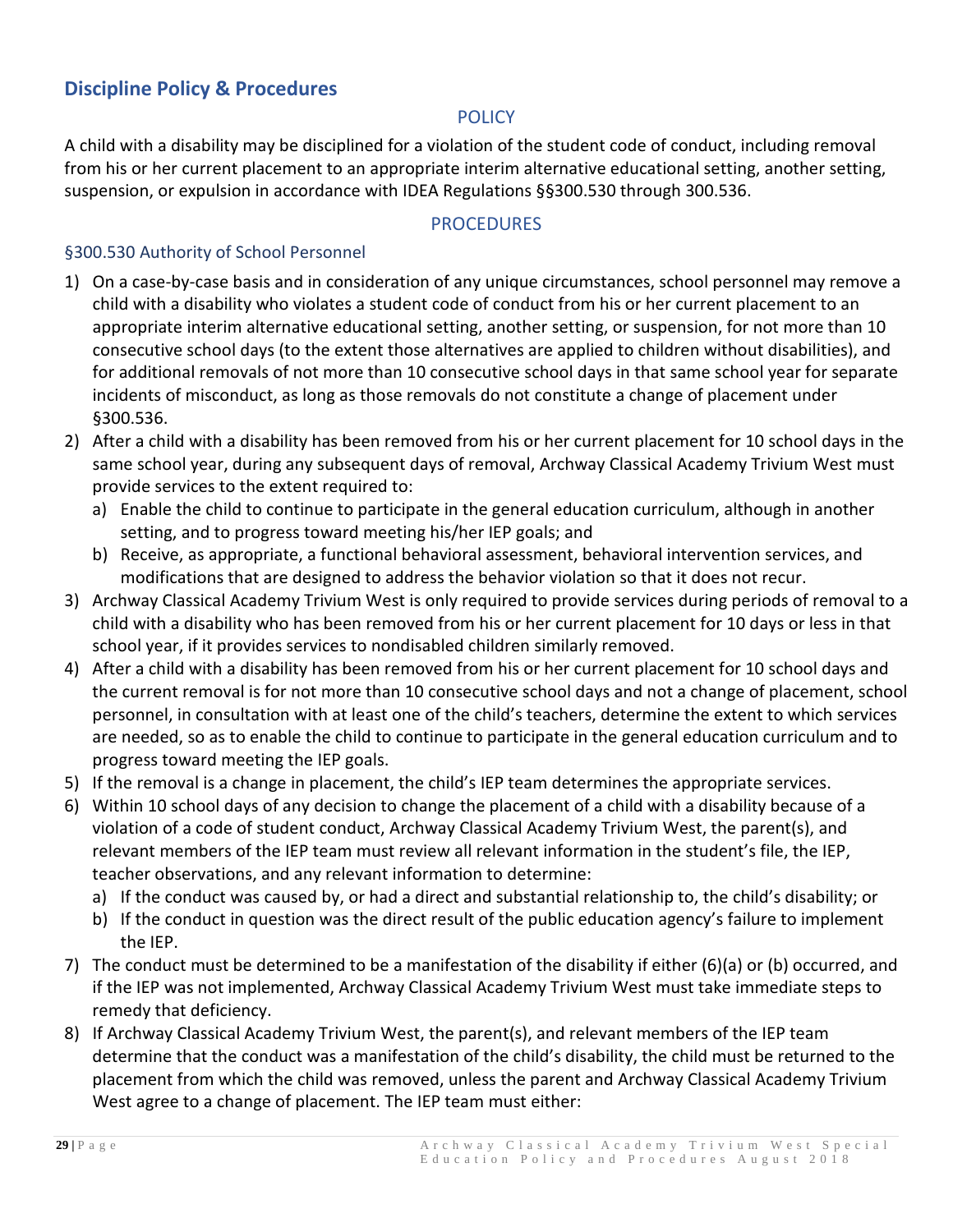- a) Conduct a functional behavioral assessment, unless one has already been done, and implement a behavioral intervention plan; or
- b) If a behavioral intervention plan has already been developed, review the plan and modify it, as necessary, to address the behavior.
- 9) School personnel may remove a student to an interim alternative educational setting for not more than 45 school days without regard to manifestation of disability if the child:
	- a) Carries a weapon to or possesses a weapon at school, on school premises, or to or at a school function under the jurisdiction of a state or public education agency;
	- b) Knowingly possesses or uses illegal drugs, or sells or solicits the sale of a controlled substance, while at school, on school premises, or at a school function under the jurisdiction of a state or public education agency; or
	- c) Has inflicted serious bodily injury upon another person while at school, on school premises, or at a school function under the jurisdiction of a state or public education agency.
- 10) Archway Classical Academy Trivium West will notify parents and provide notice of procedural safeguards on the day Archway Classical Academy Trivium West determines the student has violated the code of conduct and the violation constitutes a change of placement (i.e., interim alternative education setting).

# <span id="page-30-0"></span>AAC R7-2-401.P Suspension and Expulsion

- 1) Archway Classical Academy Trivium West shall establish, implement, and make available to personnel and parents written procedures for the suspension and expulsion of students with disabilities.
- 2) Archway Classical Academy Trivium West shall require all school-based staff involved in the disciplinary process to review the policies and procedures related to suspension and expulsion on an annual basis. Archway Classical Academy Trivium West shall maintain documentation of staff review.
- 3) Procedures for such suspensions and expulsions shall meet the requirements of the IDEA and its regulations, and state statutes.

# <span id="page-30-1"></span>§300.531 Determination of Setting

The child's IEP team determines the interim alternative educational setting for services.

# <span id="page-30-2"></span>§300.532 Appeal

- 1) The parent of a child with a disability who disagrees with any decision regarding placement under §§300.530 and 300.531 or the manifestation determination may appeal the decision by requesting an expedited due process hearing in conformance with §§300.310 through 300.314 and AAC R7-2-405.I.
- 2) Archway Classical Academy Trivium West that believes that maintaining the current placement of the child is substantially likely to cause injury to the child or others may appeal the decision by requesting an expedited due process hearing in conformance with §§300.310 through 300.314 and AAC R7-2-405.I.

# <span id="page-30-3"></span>§300.533 Placement during Appeals

The student must remain in the interim alternative educational setting pending the decision of the hearing officer or expiration of the interim setting, whichever comes first, unless the parent and Archway Classical Academy Trivium West agree otherwise.

# <span id="page-30-4"></span>§300.534 Protections for Children Not Determined Eligible for Special Education and Related Services

- 1) A student who has not been determined eligible and who engaged in a behavior that violated a code of student conduct may assert protections if Archway Classical Academy Trivium West had knowledge that the child was a child with a disability before the behavior that precipitated the disciplinary action occurred. Archway Classical Academy Trivium West must be deemed to have such knowledge if:
	- a) The parent of the child expressed concern in writing to supervisory or administrative personnel of Archway Classical Academy Trivium West, or a teacher of the child, that the child is in need of special education and related services;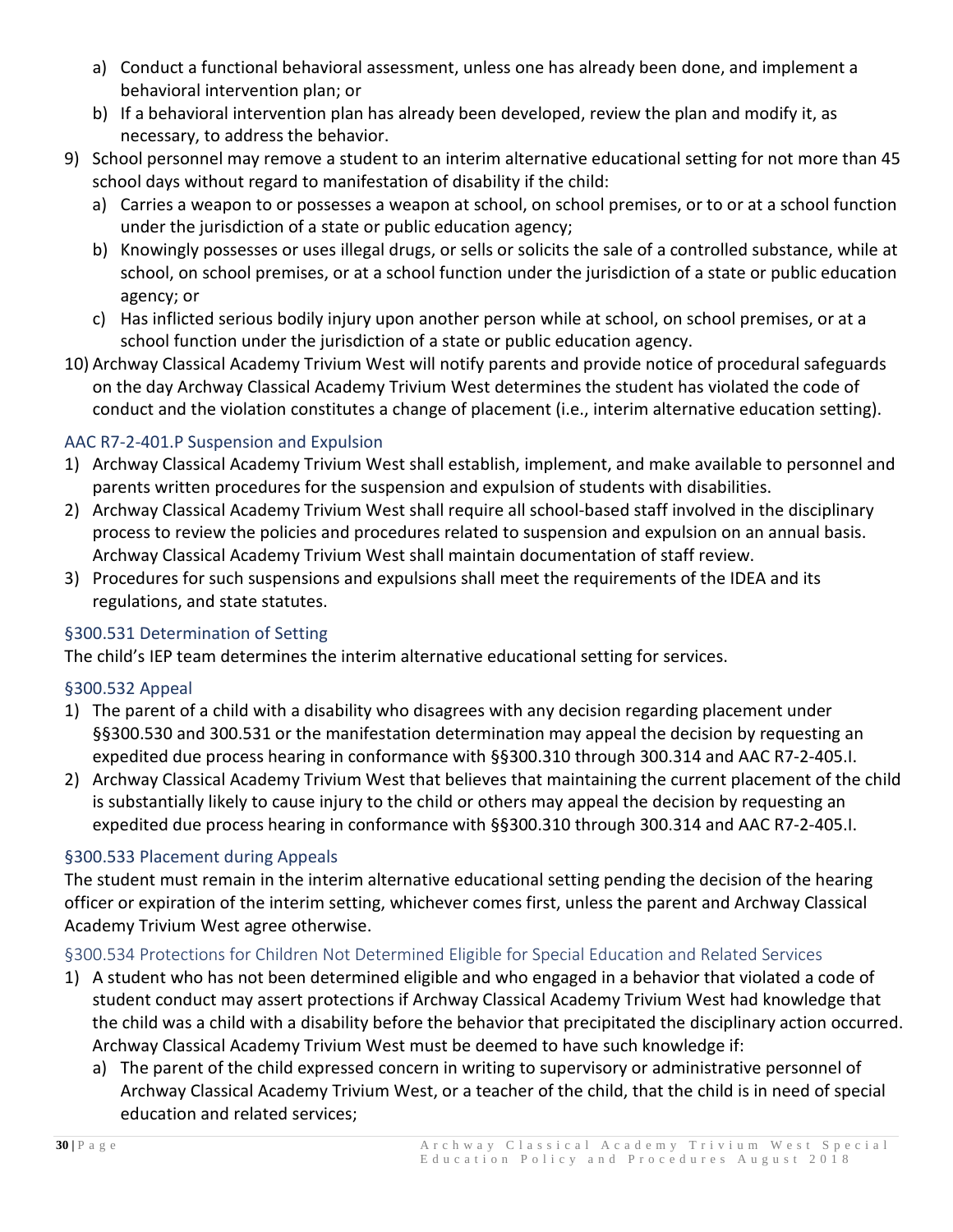- b) The parent of the child requested an evaluation of the child pursuant to §§300.300 through 300.311; or
- c) The teacher of the child, or other personnel of Archway Classical Academy Trivium West, expressed specific concerns about a pattern of behavior demonstrated by the child directly to the director of special education or to other supervisory personnel of Archway Classical Academy Trivium West.
- 2) Archway Classical Academy Trivium West would not be deemed to have knowledge if the parent of the child:
	- a) Has not allowed an IDEA evaluation of the child;
	- b) Has refused special education services for the child; or
	- c) The child has been evaluated and determined to not be a child with a disability under IDEA.
- 3) If Archway Classical Academy Trivium West does not have knowledge that a child is a child with a disability prior to taking disciplinary measures against the child, the child may be disciplined as other children without disabilities who engage in comparable behaviors.
- 4) If an evaluation is requested during the time in which a child is subjected to disciplinary measures, the evaluation must be conducted in an expedited manner.
	- a) Until the evaluation is completed, the child remains in the educational placement determined by Archway Classical Academy Trivium West, which can include suspension or expulsion without educational services.
	- b) If the child is determined to be a child with a disability, Archway Classical Academy Trivium West must provide special education and related services in accordance with this part, including the requirements of §§300.530 through 300.536.

# <span id="page-31-0"></span>§300.535 Referral to and Action by Law Enforcement and Judicial Authorities

- 1) Archway Classical Academy Trivium West may report a crime committed by a child with a disability to appropriate authorities to enable Archway Classical Academy Trivium West to exercise its responsibilities.
- 2) When Archway Classical Academy Trivium West reports a crime committed by a child with a disability, it will ensure that copies of the special education and disciplinary records of the child are transmitted for consideration by the appropriate authorities to whom Archway Classical Academy Trivium West reports the crime, but only to the extent permitted by FERPA.

# <span id="page-31-1"></span>§300.536 Change of Placement Because of Disciplinary Removals

- 1) A change of placement occurs if:
	- a) The removal is for more than 10 consecutive school days; or
	- b) The child has been subjected to a series of removals that constitute a pattern:
		- i) because the series of removals total more than 10 school days in a school year;
		- ii) because the child's behavior is substantially similar to the behavior in previous incidents that resulted in a series of removals; and
		- iii) because of such additional factors as the length of each removal, the total amount of time the child has been removed, and the proximity of the removals to one another.
- 2) Archway Classical Academy Trivium West will determine on a case-by-case basis whether a pattern of removals constitutes a change of placement, and such determinations are subject to review through due process and judicial proceedings.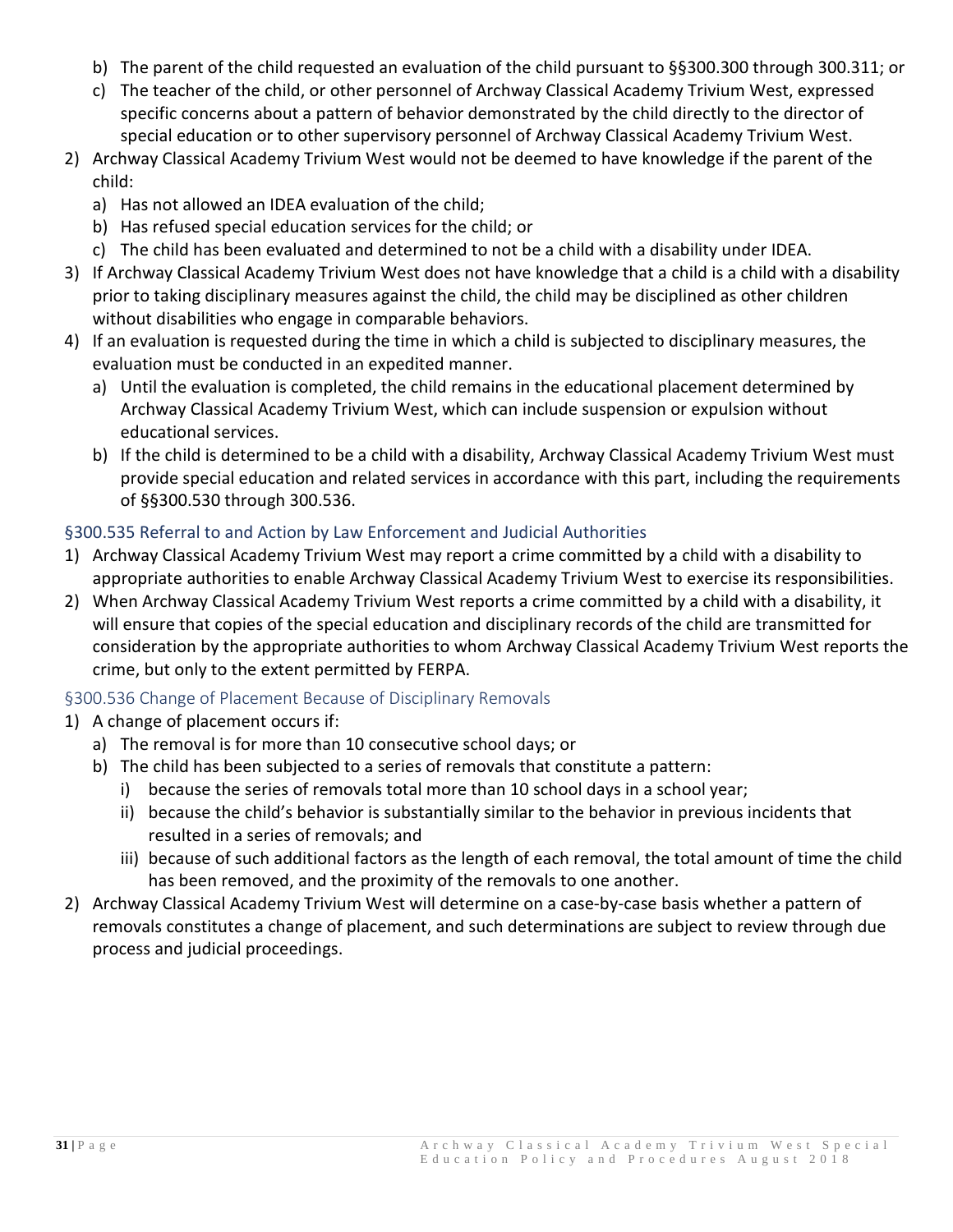# <span id="page-32-1"></span><span id="page-32-0"></span>**Confidentiality Policy & Procedures**

#### **POLICY**

Archway Classical Academy Trivium West will ensure that protection of the confidentiality of any personally identifiable data, information, and records collected or maintained by the agency will be in accordance with 34 CFR §§300.611–300.627.

#### PROCEDURES

#### <span id="page-32-3"></span><span id="page-32-2"></span>§300.613 Access Rights

- 1) Archway Classical Academy Trivium West must permit parents to inspect and review any education records relating to their children that are collected, maintained, or used by the agency under IDEA. Archway Classical Academy Trivium West must comply with a request without unnecessary delay and in no case more than 45 days after the request has been made and before:
	- a) Any IEP meeting;
	- b) Any hearing involving a due process complaint or disciplinary hearing; or
	- c) Any resolution session.
- 2) The right to inspect and review education records includes:
	- a) The right to a response from Archway Classical Academy Trivium West to reasonable requests for explanations and interpretations of the records;
	- b) The right to request that Archway Classical Academy Trivium West provide copies of the records if failure to provide those copies would effectively prevent the parent from exercising the right to inspect and review the records; and
	- c) The right to have a representative of the parent inspect and review the records.
- 3) Archway Classical Academy Trivium West may presume that the parent has authority to inspect and review records relating to his or her child unless Archway Classical Academy Trivium West has been advised to the contrary by legal proceeding involving guardianship, separation, and divorce.

#### <span id="page-32-4"></span>§300.614 Record of Access

Archway Classical Academy Trivium West will keep a record of parties obtaining access to education records collected, maintained, or used under IDEA (except access by parents and authorized employees of the agency), including:

- a) The name of the party;
- b) The date access was given; and
- c) The purpose for which the party is authorized to use the records.

#### <span id="page-32-5"></span>§300.615 Records on More Than One Child

If any education record includes information on more than one child, the parents of those children have the right to inspect and review only the information relating to their child.

#### <span id="page-32-6"></span>§300.616 Lists of Types and Locations of Information

Archway Classical Academy Trivium West must provide parents on request a list of the types and locations of education records collected, maintained, or used by Archway Classical Academy Trivium West.

#### <span id="page-32-7"></span>§300.617 Fees

- 1) Archway Classical Academy Trivium West may charge a fee for copies of records that are made for parents if the fee does not effectively prevent the parents from exercising their right to inspect and review records.
- 2) Archway Classical Academy Trivium West may not charge a fee to search for or to retrieve information.

<span id="page-32-8"></span>§300.618 Amendment of Records at Parent's Request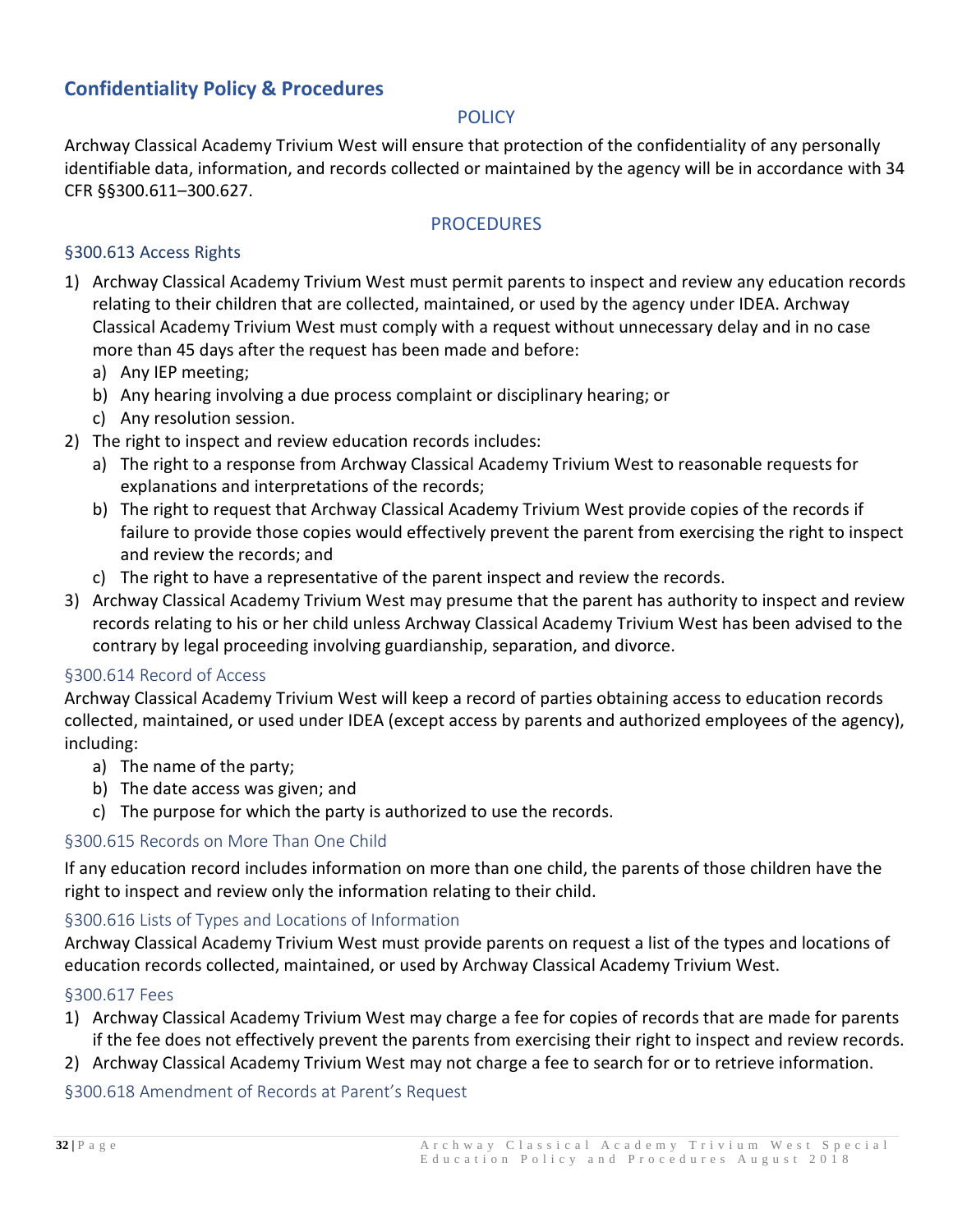- 1) A parent who believes that information in the education records collected, maintained, or used by Archway Classical Academy Trivium West is inaccurate or misleading or violates the privacy or other rights of the child may request the agency to amend the information.
- 2) Archway Classical Academy Trivium West must decide whether to amend the information in accordance with the request within a reasonable period of time of receipt of the request.
- 3) If Archway Classical Academy Trivium West refuses to amend the information in accordance with the request, it must inform the parent of the refusal and advise the parent of the right to a hearing under §300.619.

## <span id="page-33-0"></span>§300.619 Opportunity for a Hearing

Archway Classical Academy Trivium West must, on request, provide an opportunity for a hearing to challenge information in education records to ensure that it is not inaccurate, misleading, or otherwise in violation of the privacy or other rights of the child.

#### <span id="page-33-1"></span>§300.620 Result of Hearing

- 1) If, as a result of a hearing, Archway Classical Academy Trivium West decides to amend information determined inaccurate, misleading, or otherwise in violation of the privacy or other rights of the child, it must do so accordingly and so inform the parent in writing.
- 2) If, as a result of a hearing, Archway Classical Academy Trivium West decides that the information is not inaccurate, misleading, or otherwise in violation of the privacy or other rights of the child, it must inform the parent of the parent's right to place in the maintained records a statement commenting on the information or setting forth any reasons for disagreeing with Archway Classical Academy Trivium West decision.

#### <span id="page-33-2"></span>§300.622 Consent

- 1) Parental consent must be obtained before personally identifiable information is disclosed to parties other than participating agencies, unless the information is contained in education records and the disclosure is authorized without parent consent under FERPA.
- 2) Parental consent must be obtained before personally identifiable information is released to officials of participating agencies providing or paying for transition services in accordance with §300.321.
- 3) If a child is enrolled, or is going to enroll, in a private school that is not located in the boundaries of the district of the parent's residence, parental consent must be obtained before any personally identifiable information about the child is released between officials in the district where the private school is located and officials in the district of the parent's residence.

#### <span id="page-33-3"></span>AAC R7-2-401.J(4) Confidentiality

Upon receiving a written request, Archway Classical Academy Trivium West shall forward special education records to any other public education agency in which a student has enrolled or is seeking to enroll. Records shall be forwarded within the time-frame specified in A.R.S. § 15-828(F). Archway Classical Academy Trivium West shall also forward records to any other person or agency for which the parents have given signed consent.

#### <span id="page-33-4"></span>§300.623 Safeguards

- 1) Archway Classical Academy Trivium West must protect the confidentiality of personally identifiable information at collection, storage, disclosure, and destruction stages.
- 2) One official at Archway Classical Academy Trivium West must assume responsibility for ensuring the confidentiality of any personally identifiable information.
- 3) All persons collecting or using personally identifiable information must receive training or instruction regarding the State's policies and procedures under 300.123 and FERPA (34 CFR part 99).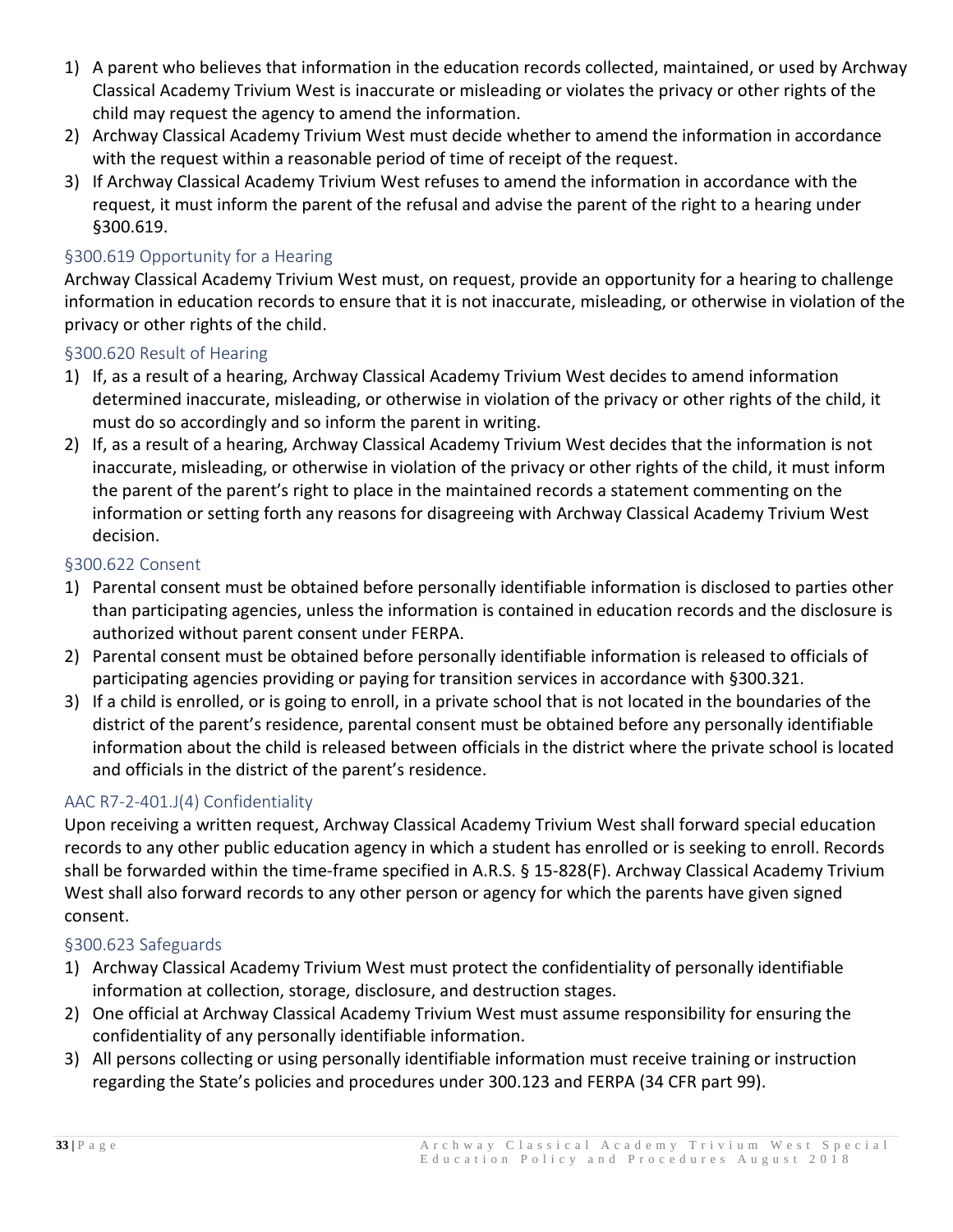4) Archway Classical Academy Trivium West must maintain, for public inspection, a current listing of the names and positions of its employees who may have access to personally identifiable information.

## <span id="page-34-0"></span>AAC R7-2-401.J(1) Confidentiality

Archway Classical Academy Trivium West shall establish, implement, and make available to its personnel and parents written policies and procedures to ensure the confidentiality of records and information in accordance with the IDEA and its regulations, the Family Educational Rights and Privacy Act (FERPA) and its regulations, and state statutes.

#### <span id="page-34-1"></span>§300.624 Destruction of Information

- 1) Archway Classical Academy Trivium West must inform parents when personally identifiable information collected, maintained, or used for IDEA purposes is no longer needed to provide educational services to the child.
- 2) The information must be destroyed at the request of the parents. However, a permanent record of a student's name, address, and phone number, his or her grades, attendance record, classes attended, grade level completed, and year completed may be maintained without time limitation.

#### <span id="page-34-2"></span>AAC R7-2-401.J(2) Confidentiality

Parents shall be fully informed about the requirements of the IDEA and regulations, including an annual notice of the policies and procedures that Archway Classical Academy Trivium West shall follow regarding storage, disclosure to a third party, retention, and destruction of personally identifiable information.

#### <span id="page-34-3"></span>§300.625 Children's Rights

- 1) The rights of the parents regarding educational records are transferred to the student at age 18 under FERPA.
- 2) If the rights of the parents regarding educational records are transferred to the student at age 18 under the IDEA, Archway Classical Academy Trivium West must provide any notice required under the procedural safeguards provisions.

#### <span id="page-34-4"></span>AAC R7-2-401.J(3) Confidentiality

The rights of parents regarding education records are transferred to the student at age 18, unless the student has been adjudicated incapacitated, or the student has executed a delegation of rights to make educational decisions pursuant to A.R.S. §15-773.

# <span id="page-34-5"></span>**Graduation Policy & Procedures**

#### **POLICY**

<span id="page-34-6"></span>The public agency shall provide a FAPE to all eligible students until termination of eligibility due to graduation from secondary school with

a regular diploma or due to exceeding 21 years of age, in accordance with §300.305 and ARS 15- 701.01(A)(3) and (B).

#### PROCEDURES

#### <span id="page-34-8"></span><span id="page-34-7"></span>ARS 15-701.01(B) and AAC R7-2-301(D)(1)

- 1) The public agency ensures that the governing board shall prescribe graduation criteria for students with disabilities from its high schools, which shall include accomplishment of the academic standards in at least reading, writing, mathematics, science, and social studies, as determined by district assessment.
- 2) The public agency ensures that the governing board shall develop a course of study and graduation and promotion requirements for all students placed in special education programs in accordance with R7- 2-401 et seq.